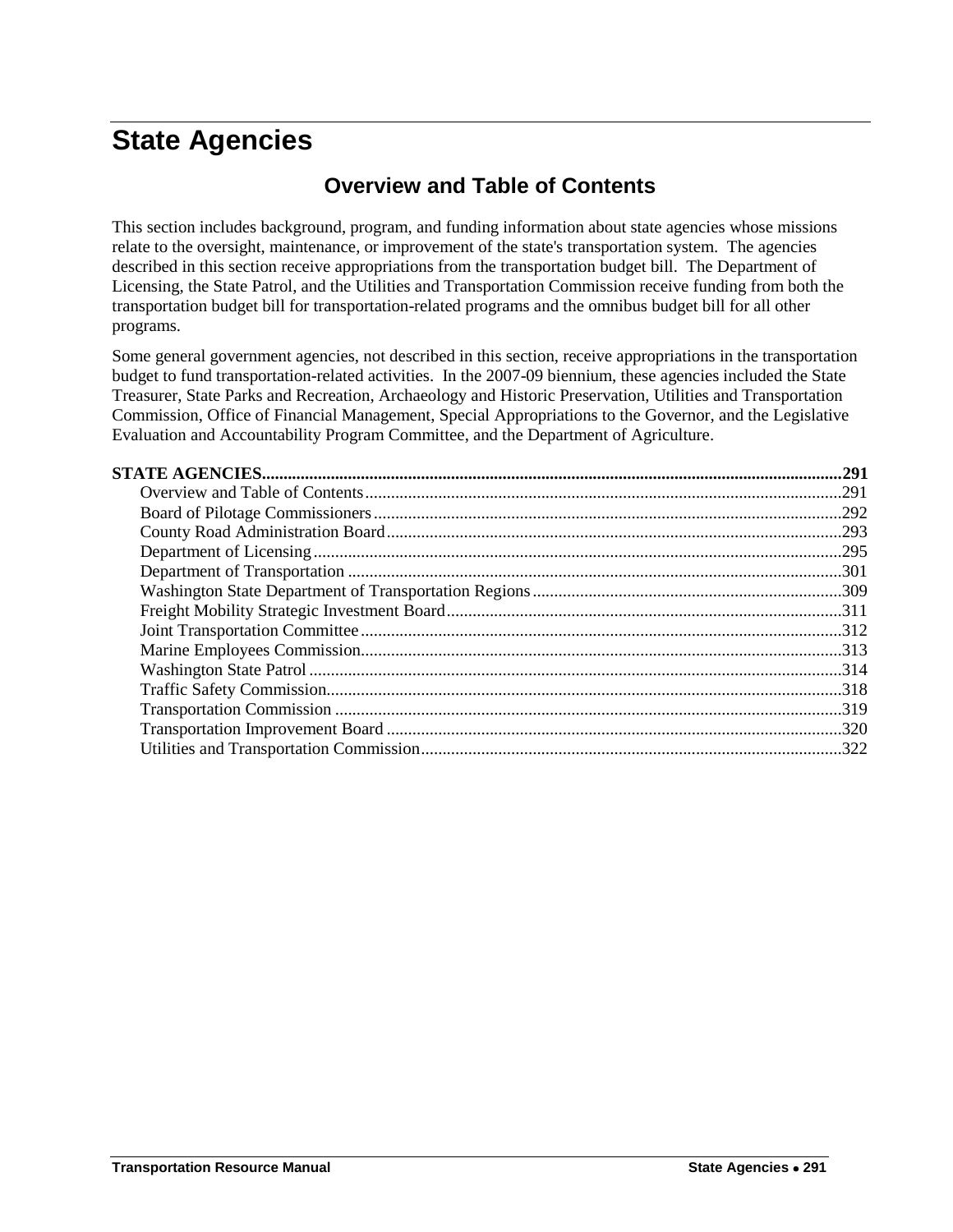<span id="page-1-0"></span>

| <b>AGENCY:</b>        | <b>Board of Pilotage Commissioners</b> |
|-----------------------|----------------------------------------|
| <b>AGENCY NUMBER:</b> | 205                                    |
| RCW:                  | 88 16                                  |

- Created by the 1935 Legislature to regulate state-licensed marine pilots
- This regulatory Board includes members who are appointed by the Governor and confirmed by the Senate and serve staggered four-year terms: Shipping industry (2), pilots (2), public (2), environmental (1), Department of Ecology or designee (1) and the Executive Director of the Washington State Ferries or designee (1)
- The Board ensures against the loss of lives, loss of or damage to property and vessels, and protects the marine environment by maintaining efficient and competent pilotage service on our state's inland waters
- It is intended that the Board develop and encourage waterborne commerce from other ports and nations of the world and not jeopardize Washington's position as an able competitor for such commerce

#### PROGRAM

- Develops and proposes statutory language for legislative adoption to ensure safe compulsory pilotage
- Adopts rules to administer state pilotage laws
- Enforces pilot and public adherence to the Pilotage Act, which may include the discipline and/or prosecution of violators
- Sets annual pilotage service rates for the Puget Sound and Grays Harbor Districts
- Administers pilot qualification and performance standards, as well as training and educational requirements through the testing, training and licensing of marine pilots
- Establishes standards and procedures for reporting and investigating incidents involving state-piloted vessels

- Total appropriation: \$1,152,000
- Revenue appropriated from Pilotage Account of the General Fund (a dedicated account having revenue derived exclusively from pilot license fees). Beginning in the 2009-11 biennium, the Pilotage Account will be unappropriated.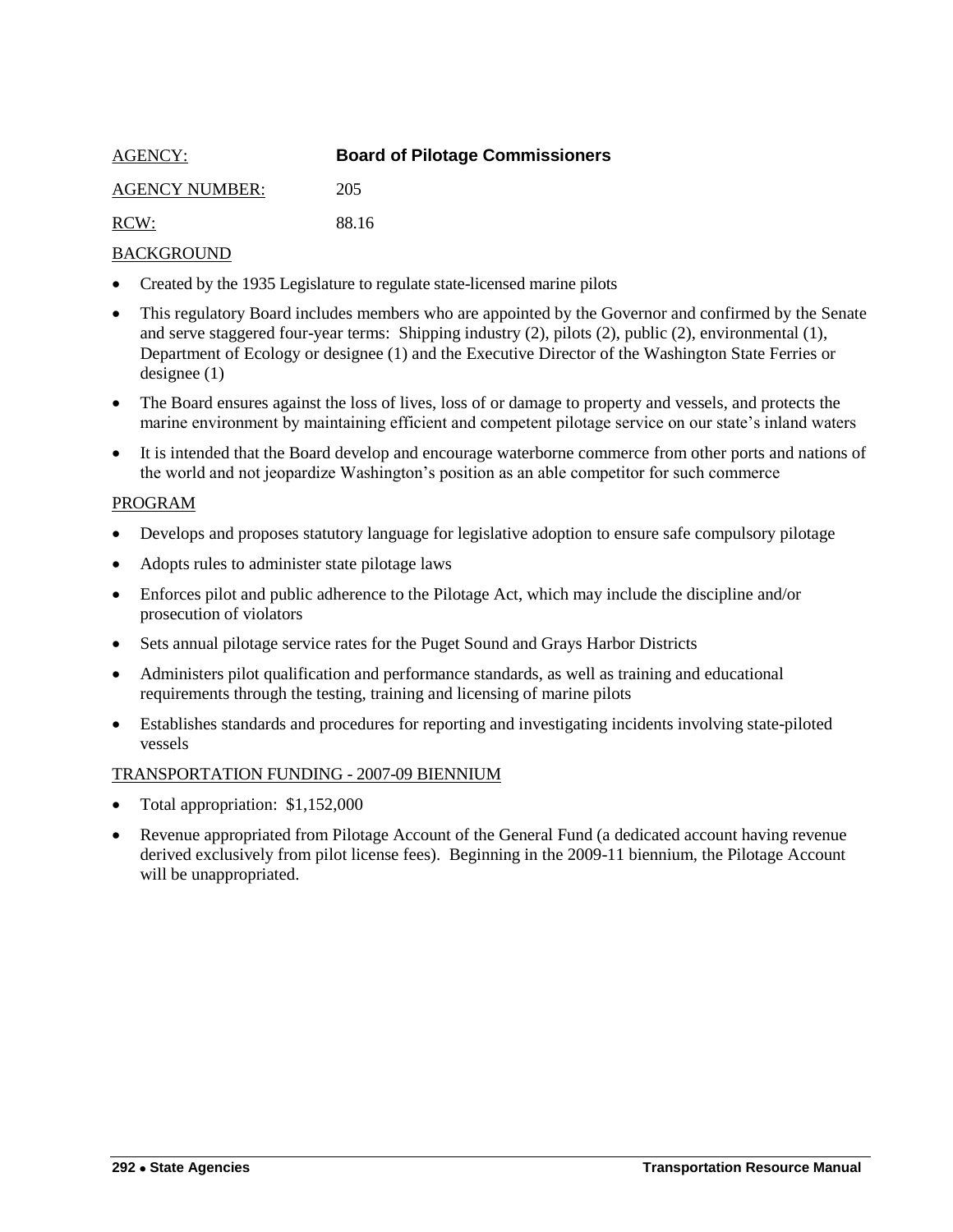<span id="page-2-0"></span>

| AGENCY:               | <b>County Road Administration Board</b>          |
|-----------------------|--------------------------------------------------|
| <b>AGENCY NUMBER:</b> | 406                                              |
| RCW:                  | 36.78, 36.79, 46.68, 46.68.120-124, 47.56.725(4) |

- The County Road Administration Board (CRAB) was created in 1965 to regulate the road departments in the 39 counties of Washington State by establishing and administering Standards of Good Practice. In 1983, the role of CRAB was expanded to include maintenance of the statewide county roadlog and allocation of county motor vehicle fuel tax, as well as administration of the Rural Arterial Program. In 1990, administration of the County Arterial Preservation Program was assigned to CRAB and, in 1991, CRAB was granted authority to assist ferry-operating counties with ferry capital improvements as approved by the Legislature.
- The agency is governed by a nine-member board which meets quarterly and is comprised of six county commissioners or council members and three county engineers. Board members are selected by the Washington State Association of Counties as follows: Three from counties with a population of 125,000 or more, four from counties with a population from 20,000 to 125,000, and two from counties with a population of less than 20,000. Not more than one member may be from any one county.
- The mission of the County Road Administration Board is to preserve and enhance the transportation infrastructure of Washington Counties by providing standards of good practice, fair administration of funding programs, visionary leadership, and integrated, progressive, and professional technical services.

#### PROGRAMS

#### Statutory Oversight:

- Establishes, by rule, standards of good practice and reporting mechanisms for the administration of county roads.
- Annually updates and certifies the statewide county roadlog (inventory of all county road systems) and biennially calculates county fuel tax allocation factors.
- Establishes and maintains a uniform system of bridge and roadway maintenance categories, reconstruction categories, and associated costs.
- Annually reviews each county's compliance with statutes and rules, and issues Certificates of Good Practice to those counties in substantial compliance. (Issuance of a Certificate of Good Practice is a prerequisite for a county to receive its share of the motor vehicle fuel tax.)

#### Grant Management:

Administers assigned state grant programs to assist counties in the improvement and preservation of their arterial road systems.

#### Rural Arterial Program (RAP):

- Adopts rules to administer the program. Available funds (approximately \$50 million per biennium) are apportioned by statutory formula to five regions; within each region, funds are distributed on a competitive basis based on priority.
- Program funds are used to construct and improve county arterials and collectors in rural areas, and to match federal bridge replacement funds on all rural county bridges.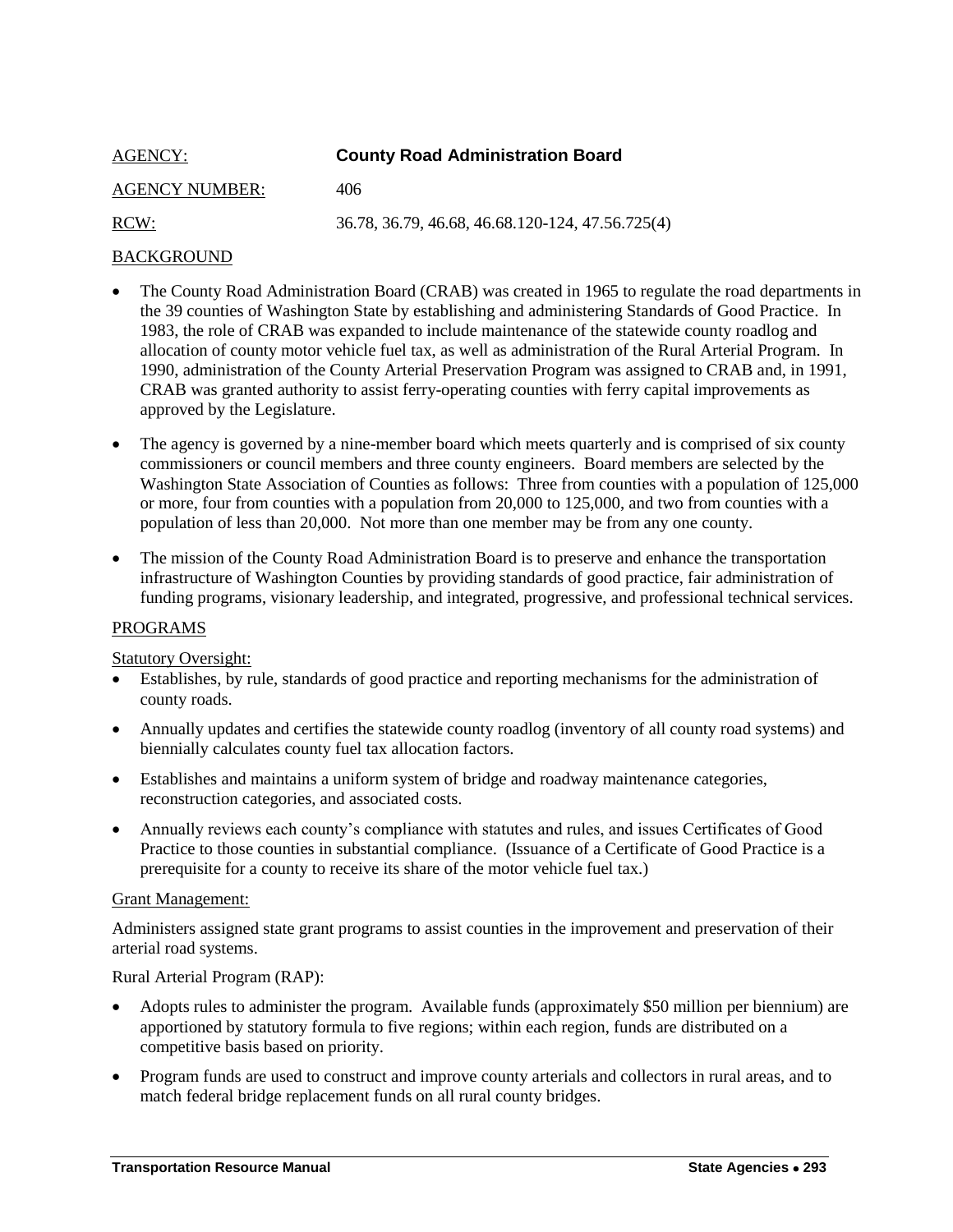• Program funds may be used for projects that are the direct result of natural or manmade disasters.

County Arterial Preservation Program (CAPP):

- Adopts rules to administer the program.
- Available funds (approximately \$30 million per biennium) are distributed to counties based on pro-rata shares of county paved arterial lane miles.
- Program funds are used for improvements to county paved arterials that will sustain structural, safety, and operational integrity and preserve the capital investment.
- Ensures that counties implement and use a Pavement Management System as a condition of receiving funds.

#### Ferry Capital Improvement Program:

 Funds can be appropriated to any of the four counties operating vehicle ferries (Whatcom, Skagit, Pierce and Wahkiakum counties).

## Management and Professional Services:

- Provides assistance and support to the counties in the areas of professional engineering, program development, and road department management.
- Provides assistance and support to county road departments and their county legislative authorities on issues relating to county roads in order to enhance the safe and efficient movement of people and goods over those roads.
- Provides orientation and training to county engineers, public works directors, and other Public Works staff.
- Provides technical assistance to counties in transportation planning, traffic engineering, and priority programming.

Information Services:

- Develops and provides IT software and systems, training, support, and consulting services specific to the needs of Washington county road departments that enable informed decisions and effective management.
- Provides state-of-the-art engineering road design software, support, and training that enables counties to effectively collect, develop and manipulate the geometric data necessary for site design and construction planning which has contained costs and improved productivity.
- Develops, provides, and supports *Mobility*, a comprehensive road inventory and management software which enhances a county's ability to make quality decisions in management and operations, protect the public's investment in transportation infrastructure, comply with CRAB regulations, and be accountable to legislative authority.

- Total appropriation: \$103 Million
- Revenue appropriated from the following Motor Vehicle Fund accounts:
	- Motor Vehicle Account (State and Local)
	- Rural Arterial Trust Account
	- County Arterial Preservation Account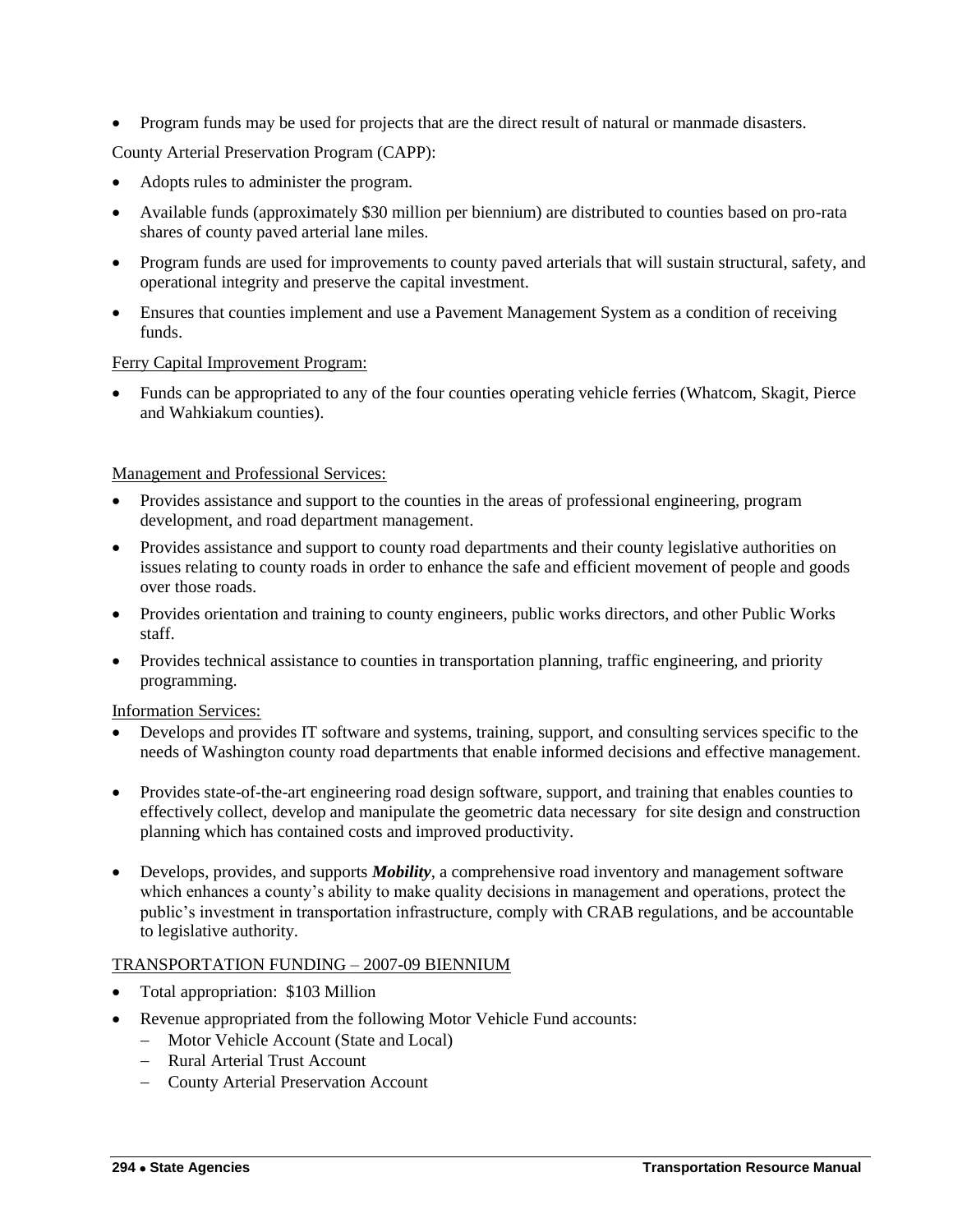<span id="page-4-0"></span>

| AGENCY:               | <b>Department of Licensing</b> |
|-----------------------|--------------------------------|
| <b>AGENCY NUMBER:</b> | 240                            |
| RCW:                  | 46, 43.24, 88.02, 82, 18       |

- Created in 1921 as the Department of Licenses
- Changed to Department of Motor Vehicles in 1965 after it assumed vehicle licensing responsibilities from the State Patrol
- Name changed to Department of Licensing (DOL) in 1977 after it assumed business licensing responsibilities
- Administers laws relating to the licensing and regulation of fuel distributors, vehicles and vessels, vehicle operators, vehicle dealers and manufacturers, professions, businesses, and other activities
- Most of the department's functions are related to transportation

| Major Revenue Sources 2009-11<br>$\bullet$ |               |
|--------------------------------------------|---------------|
| <b>Fuel Taxes</b>                          | 2,698,641,900 |
| Motor Vehicle Fees                         | 959,599,300   |
| General Fund                               | 46,835,300    |
| Driver Licensing                           | 187,965,600   |
| Dealer Licenses                            | 2,977,900     |
| <b>Other Collections</b>                   | 10,442,500    |
| <b>Business and Professional Licenses</b>  | 43,052,600    |
| <b>Total Agency Collections</b>            | 3,949,515,100 |
| (excluding Use Tax & RTA)                  |               |

• DOL administers: Vehicle and Driver statutes - RCW 46; watercraft excise tax - RCW 82.49; watercraft registration - RCW 82.02; relevant sections of use tax - RCW 82.12; motor vehicle fuel, aircraft fuel and special fuel tax collections - RCW 82; odometer tampering laws, mobile home regulations, permits and relocation fees, and unlicensed vehicle sales provisions; professional licensing – RCW 18; business licensing – RCW 9.41, 19, 62A, 81.72, and 81.72A.

#### AGENCY OVERVIEW/PROGRAMS

#### **Driver Services Division:**

By statute, the Department of Licensing is charged with the duty to administer and recommend improvement of the laws relating to driver examining and licensing, driver education and improvement, driver records and financial responsibility. In addition, the Driver Services division provides services to courts, law enforcement agencies, and state agencies, agencies of other states, the federal government, and private businesses. The Driver Services division consists of the following major program areas:

- **Driver Examining** operates and maintains more than 60 Licensing Services Offices providing services throughout the state. These services include:
	- Conducting written knowledge testing, practical drive tests;
	- Issuing and renewing Washington State driver licenses and identification cards;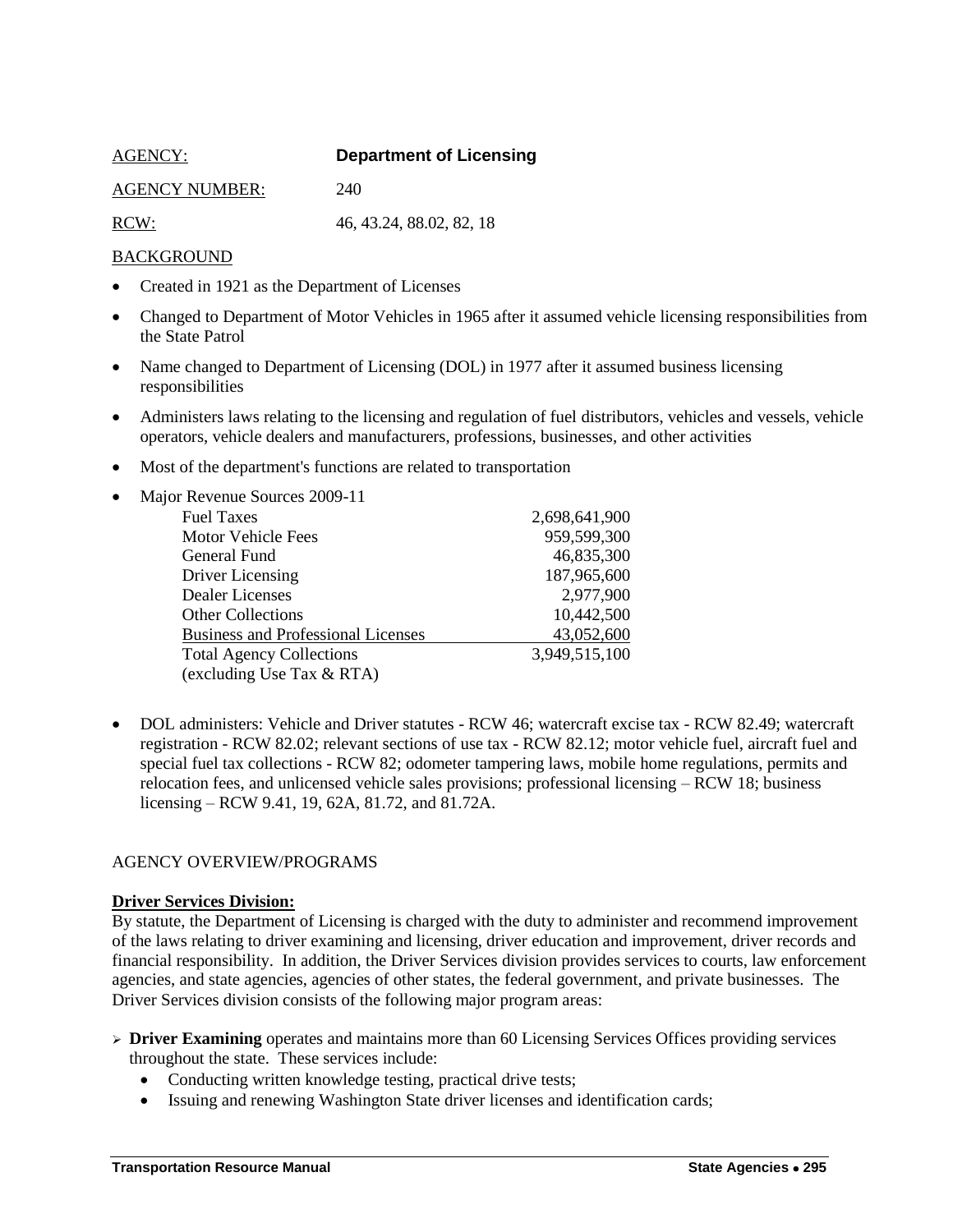- Administering the federally recognized Enhanced Driver License and Identification Card Program including issue and renew Enhanced driver licenses and identification cards for use in crossing the border by land or sea from the United States into Canada, Mexico, Bermuda and the Caribbean;
- Establishing and determining the identity and eligibility of all driver license and identification card applicants;
- Administering the Motor Voter and Organ Donor programs; and
- Conducting re-examinations and special skill driving tests.

## **Planning and Performance**

- Administering the Motorcycle Safety Education and Motorcycle Awareness programs managing motorcycle training curriculum, contracting with third party trainers statewide, conducting administrative compliance audits and curriculum delivery quality assurance visits of schools and instructors;
- Administering the Commercial Driver License (CDL) Program conducting CDL skills tests, monitoring skills testers to ensure compliance with federal regulations, and setting minimum commercial driver training requirements;
- Licensing and establishing curriculum for driver education training schools, testing and licensing of instructors, and conducting compliance audits of schools and instructors;
- Administering data sharing contracts;
- Administering data management program, developing and maintaining strategic business planning, establishing key performance indicators and workload measurements for relevant core business activities, setting performance and data standards for Driver Services;
- Developing and maintaining Driver Services strategic plan, performance measures and other measures to ensure quality assurance and control, and identifying and implementing necessary process improvements;
- Developing and maintaining policies, procedures, and staff training for licensing integrity and issuance programs;
- Managing state and federal grants and Driver Services projects.
- **Hearings**  administering state laws that provide drivers with the right to due process whenever the Department proposes to administratively suspend, revoke or restrict driving privileges. Hearing Examiners are responsible for presiding over formal administrative hearings subject to Superior Court review when a driver contests a proposed driver license suspension.

#### **Driver Records**

- Administering state laws relating to DUI, fraud, implied consent, habitual traffic offenders, unpaid traffic violations, minor-in-possession, and financial responsibility. Staff assist in identifying potentially unsafe drivers by record screening and referral, as well as support law enforcement and the judicial system in the prosecution of criminal traffic cases.
- Administering record retention for all documents regarding driving privilege and maintaining electronic records for all licensed and non-licensed drivers and identification card holders. It administers all suspensions and revocations resulting from DUI arrests, convictions, refusing the breath test, non-payment of traffic fines or child support, uninsured accidents, and habitual traffic offenders;
- Providing support to the more than 60 Licensing Services Offices throughout the state;
- Processing driver requests for re-examinations and medical/background information.
- $\triangleright$  **Driver Special Investigations** Staff in this unit assist law enforcement by providing photos from the DOL data base in criminal investigations, assist ID theft victims, assist field offices in verifying questionable documents, act as custodian of records for the courts, take administrative action against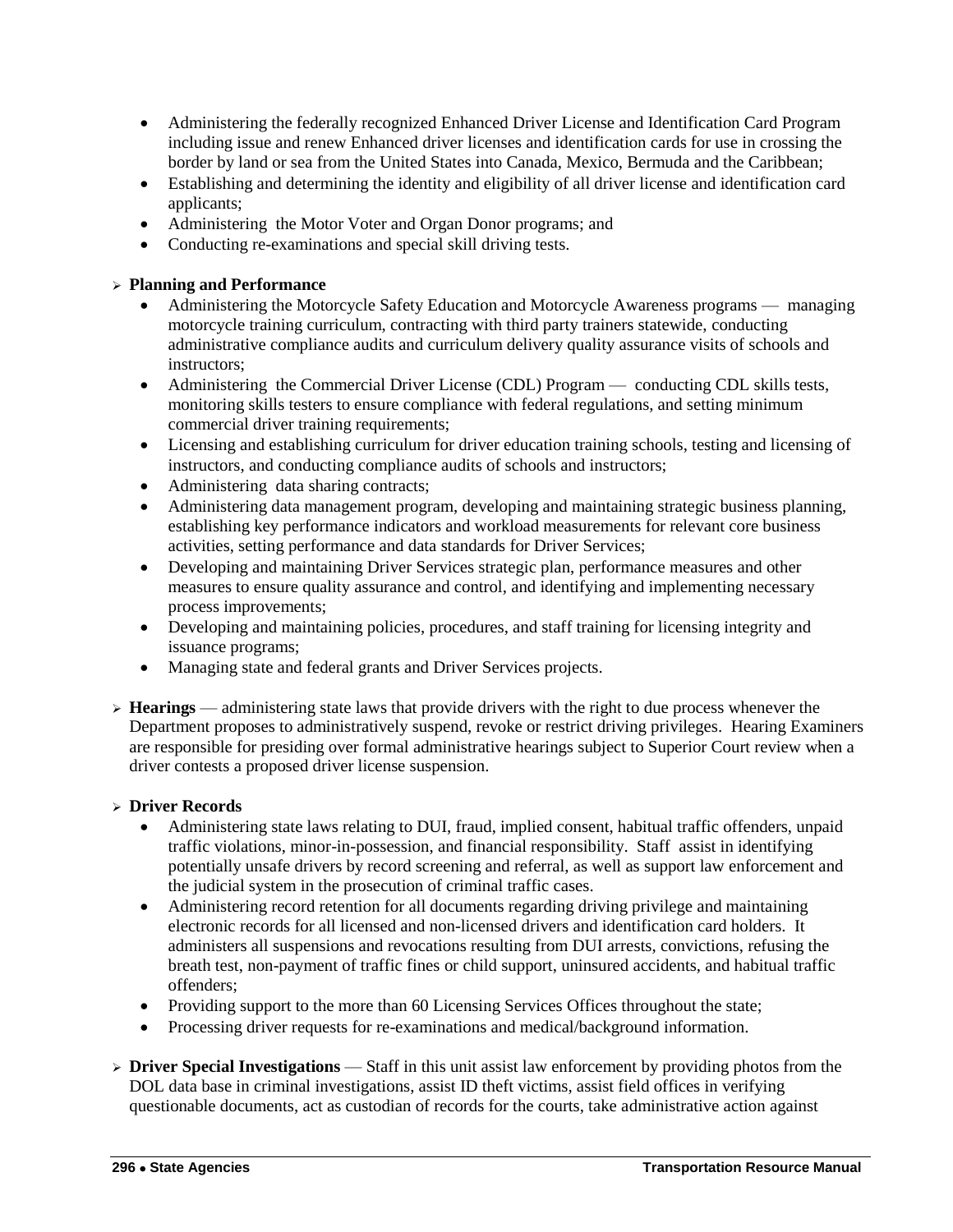fraudulent drivers, and investigate all EDL fraud allegations and partner with local and federal law enforcement to prosecute those individuals. The unit also conducts internal Driver Services investigations.

#### **Vehicle Services Division:**

Vehicle Services Program affects almost every adult citizen in the state through its titling and registration of vehicles and vessels and collection of the associated fees and taxes. This division also administers two international compacts concerning the collection and distribution of specific taxes for local, state, and foreign jurisdictions. The division is also tasked with regulating the state vehicle dealer industry from the manufacturer to the wrecking yard. The Vehicle Services division consists of the following major program areas:

#### **Title and Registration Services**

Title and Registration Services serves the public by issuing a negotiable, secure Certificate of Ownership for each vehicle and vessel required to be titled. The Certificate of Ownership indicates legal ownership of the vehicle or vessel to prospective buyers and lending institutions. Vehicle and vessel licensing services are provided at one Department of Licensing office, 39 county offices, and more than 140 contracted subagent offices throughout the Washington State. This program area administers the state vehicle and vessel laws relating to:

- Licenses and Certificates of Ownership;
- License fee calculation, collection, and accountability;
- Voter-approved Regional Transportation Authority (RTA) excise tax collection and accountability;
- Collection and accountability for special commemorative funds;
- Delinquent Parking Ticket program for local jurisdictions;
- Retention and maintenance of vehicle and vessel records as well as support processes that occur outside the normal title and registration application process;
- Creation, design, and issuance of Remembrance Emblems for Veterans;
- Various plate and emblem programs to generate revenue for state, local, and private programs;
- State and federal regulations for emission testing and odometer disclosure requirements;
- Design and issuance of license plates for individuals with disabilities, permanent and temporary placards, and identification cards;
- Appointment of training, and technical assistance to, county agents and their subagents to collect revenues and process applications for license and title of vehicles and vessels;
- Collection of Watercraft Excise Tax on vessel registrations and Use Tax on the transfer of vehicle and vessel ownership;
- Vehicle Identification Number (VIN) verification for stolen vehicles;
- User systems testing conduct testing on computer systems changes, working with field and internal users for best results. Work closely with Information Services to develop system changes needed in response to legislation, rules changes, user needs, and systems problems.

## **Dealer and Manufacturer Services**

- Administration and enforcement of laws which license and regulate vehicle manufacturers, vehicle dealers, wreckers, tow truck operators, hulk haulers, scrap processors, motor vehicle transporters, snowmobile dealers, off-road vehicle dealers, mobile home dealers, travel trailer dealers, vessel dealers, and other miscellaneous dealers doing business in Washington State.
- Administration and enforcement of laws relating to odometer tampering, auto theft deterrents, manufactured/mobile housing regulations, unlicensed vehicle dealer activities, and motor vehicle dealer/manufacturer franchise dispute resolutions;
- Conducting inspections, investigations, certifications, re-certifications, and technical assistance visits to ensure compliance with the laws governing these businesses;
- Responding to consumer complaints related to dealers and manufacturers doing business in Washington State.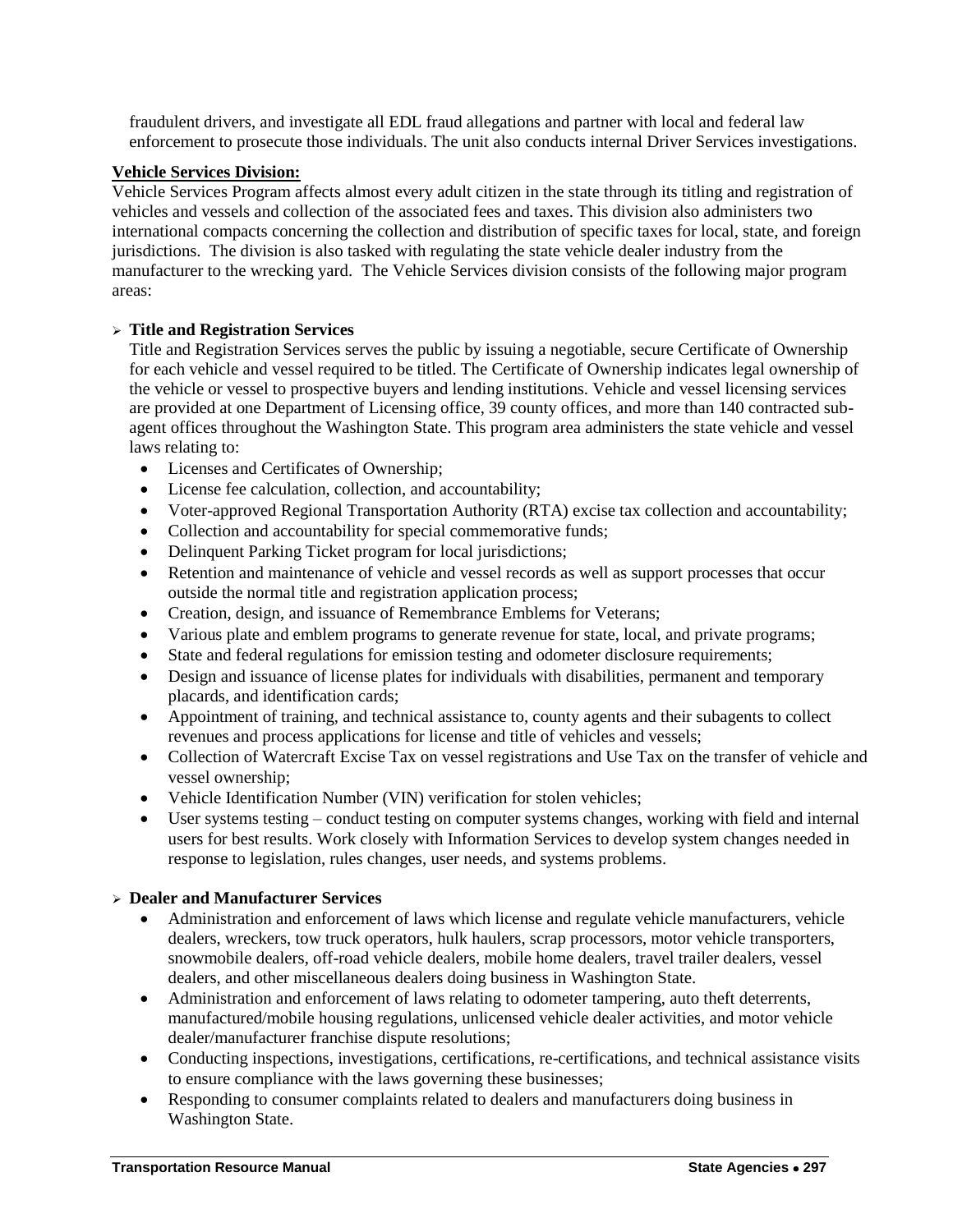## **Prorate and Fuel Tax Services**

Prorate and Fuel Tax Service administers the state's Motor Vehicle Fuel, Special Fuel and Aviation Fuel Tax Collection programs. Services include licensing of fuel distributors, processing fuel tax returns and associated payments, and taxpayer education, training and auditing. This program also administers the International Registration Plan (IRP) and International Fuel Tax Agreement (IFTA). These two agreements provide for one-stop vehicle licensing and fuel tax filing services for Washington based interstate motor carriers. Prorate and Fuel Tax Services consists of the following major program areas:

**Motor Carrier Services** — administers two international compacts regulating the commercial vehicle registration and fuel tax reporting activities of interstate commercial trucking companies. It participates in federal programs regarding trucking company safety performance and the exchange of tax and registration data between states.

Fuel Tax — administers the state fuel tax program. It licenses fuel distributors conducting business in the state and collects state fuel taxes. It also administers a program for the refunding of fuel taxes paid by persons who use the fuel for non-taxable purposes.

**Audit Unit** — performs audits of interstate commercial trucking companies, fuel distributors, and persons who apply for refunds of tax-paid fuel used for non-taxable purposes.

**Financial and Audit Services/Compliance** — performs internal audit activities to ensure the proper collection and refunding of fuel taxes and vehicle registration fees. It is responsible for the collection of unpaid registration and fuel taxes owed.

**Fuel Tax Evasion** — staff investigates fuel tax evasion schemes and activities to ensure proper collection of fuel taxes owed. It is a joint program with the Washington State Patrol.

## **Business and Professions Division:**

The Business and Professions Division is charged with licensing and regulating businesses and professionals operating or doing business in Washington State. The division provides information and education, conducts outreach, and is working toward strengthening consumer protection to help make Washington a better and safer place to live, work and do business. The division works with eleven boards and commissions ranging from advisory to regulatory in nature. The eleven boards and commissions are: Architect Board, Landscape Architect Board, Cemetery Board, Cosmetology Board, Geologist Board, Engineers/Land Surveyors Board, On-Site Wastewater Design Advisory Committee, Collection Agency Board, Real Estate Appraisers Commission, Home Inspector Board, and the Real Estate Commission.

All but two BPD programs, Firearms and Professional Athletics (which are general fund programs) are statutorily required to collect fees to cover operating costs. Nearly all of the fees are set in the Washington Administrative Code and are adopted using a public hearing process. These programs operate out of dedicated accounts that are set up with the sole purpose of accounting for the revenue and costs of operating these licensing programs. These programs are not funded by transportation dollars.

The Business and Professions Division is comprised of two major program areas:

**Master Licensing Service**— provides one-stop licensing for multiple business licenses, endorsements, and registrations for state agencies and cities. Over 100 different licenses and registrations, administered by 11 state agencies and two cities, are obtained by applying through the Master License Service. License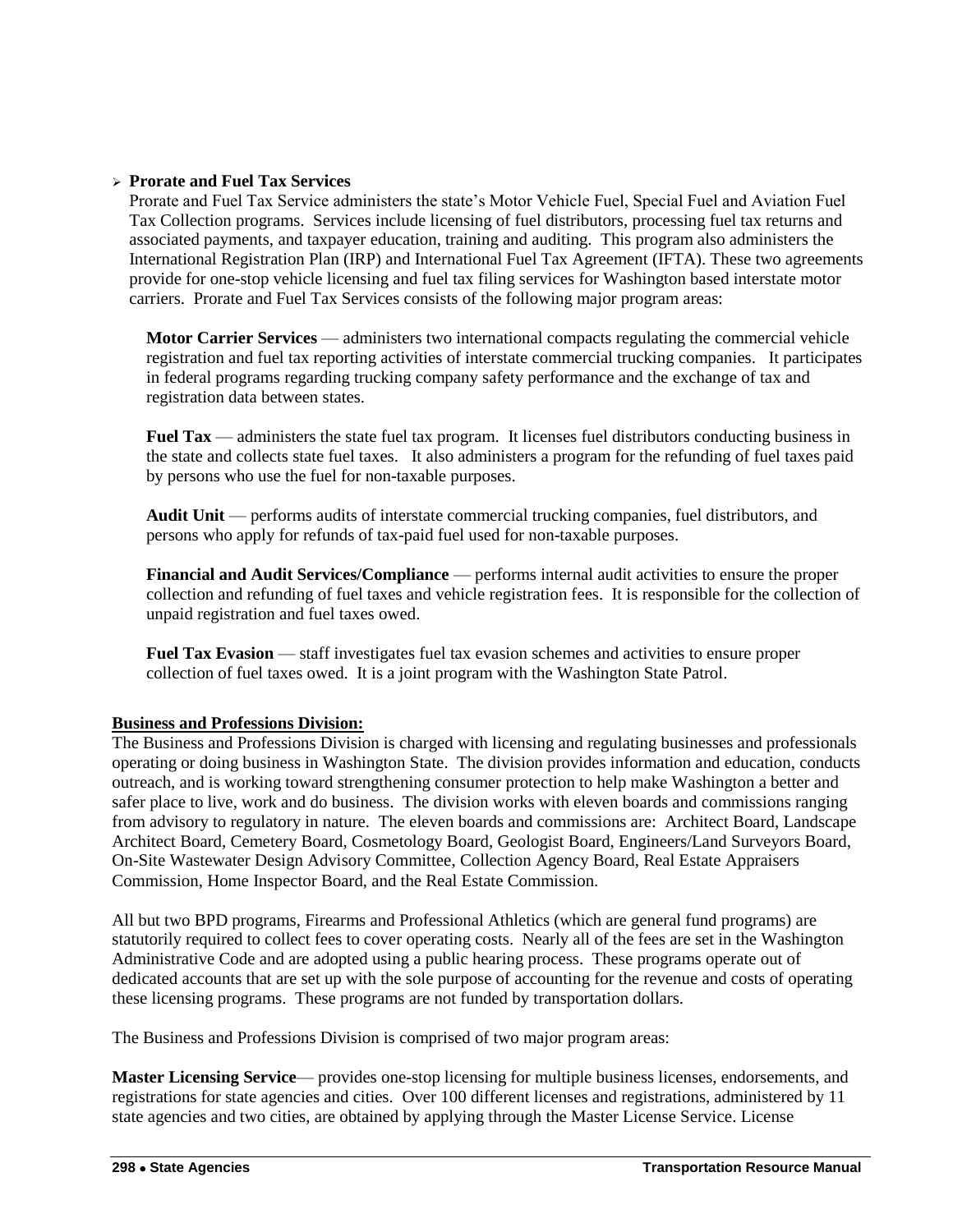applicants' information and fees are distributed to the appropriate agencies for further action. Products and services provided are: Business License Application, Business License Renewals, Corporate Renewals, Trade Name Registration, regulation of Telephone Solicitor, White Water Outfitter, For Hire and Limousine licensing, providing License Information Packets to the public, and printing/distributing forms to agencies. The program also has regulatory oversight of Collection Agencies, Employment Agencies, Telephone Solicitors, White Water River Outfitters, For Hire (taxis), and Limousine Carriers. Notaries Public are also under this program area as a professional, regulatory and appointment program. In addition, the Uniform Commercial Code (UCC) program is the central repository of liens on personal property in Washington State and conducts certified searches of its records for the public upon request. Documents recorded include financing statements, agricultural liens, notices of federal tax liens and criminal profiteering liens, and the office records changes to and expiration of these original filings.

**Professional Licensing Services**— The division regulates about 30 professions. To help ensure qualified individuals are licensed, the division reviews and substantiates education and experience, administers examinations, conducts background checks, and ensures continuing education requirements are met. Regulatory functions include conducting audits and inspections, and resolving complaints. The division may also investigate complaints. When warranted, the division also initiates appropriate administrative actions that include license denials, suspensions and revocations.

Professions licensed and regulated by the division include: Appraisers, Architects, Auctioneers, Bail Bond Agents, Cosmetologists, Court Reporters, Engineers, Funeral Directors, Geologists, Land Surveyors, Landscape Architects, Notaries, Private Investigators, Real Estate Agents and Brokers, and Security Guards.

## **DOL Management/Supporting Divisions:**

- **Director's Office** includes the Director and Deputy Director as well as Human Resources, Communications and Education, Office of System and Program Review, Office of Policy and Legislative Affairs, and the Research and Planning Office.
- **Finance and Administration Division** This division is headed by the Chief Financial Officer who oversees the Office of Budget and Economic Analysis, Accounting Services, Administrative Services, Contracts Office, the Customer Service Center, and Emergency Management and Safety.
- **Information Services Division** The Information Services Division, headed by the Chief Information Officer (CIO), manages the computer hardware, software, network technology, and business application software that support the agency's business functions and statutory programs. Information Services develops and implements the agency's long-term vision and strategy for use of information technology to support employees, clients and statutory programs.

- Total appropriation for transportation programs: \$229,503 million
- Revenue to support transportation programs of DOL was appropriated from the following accounts:
	- − Highway Safety Fund \$141,953,000
	- − Motorcycle Safety Education Account \$3,905,000
	- − Motor Vehicle Fund \$79,230,000
	- − State Wildlife Fund \$843,000
	- − DOL Services Account \$3,540,000
	- − Marine Fuel Tax Refund Account \$32,000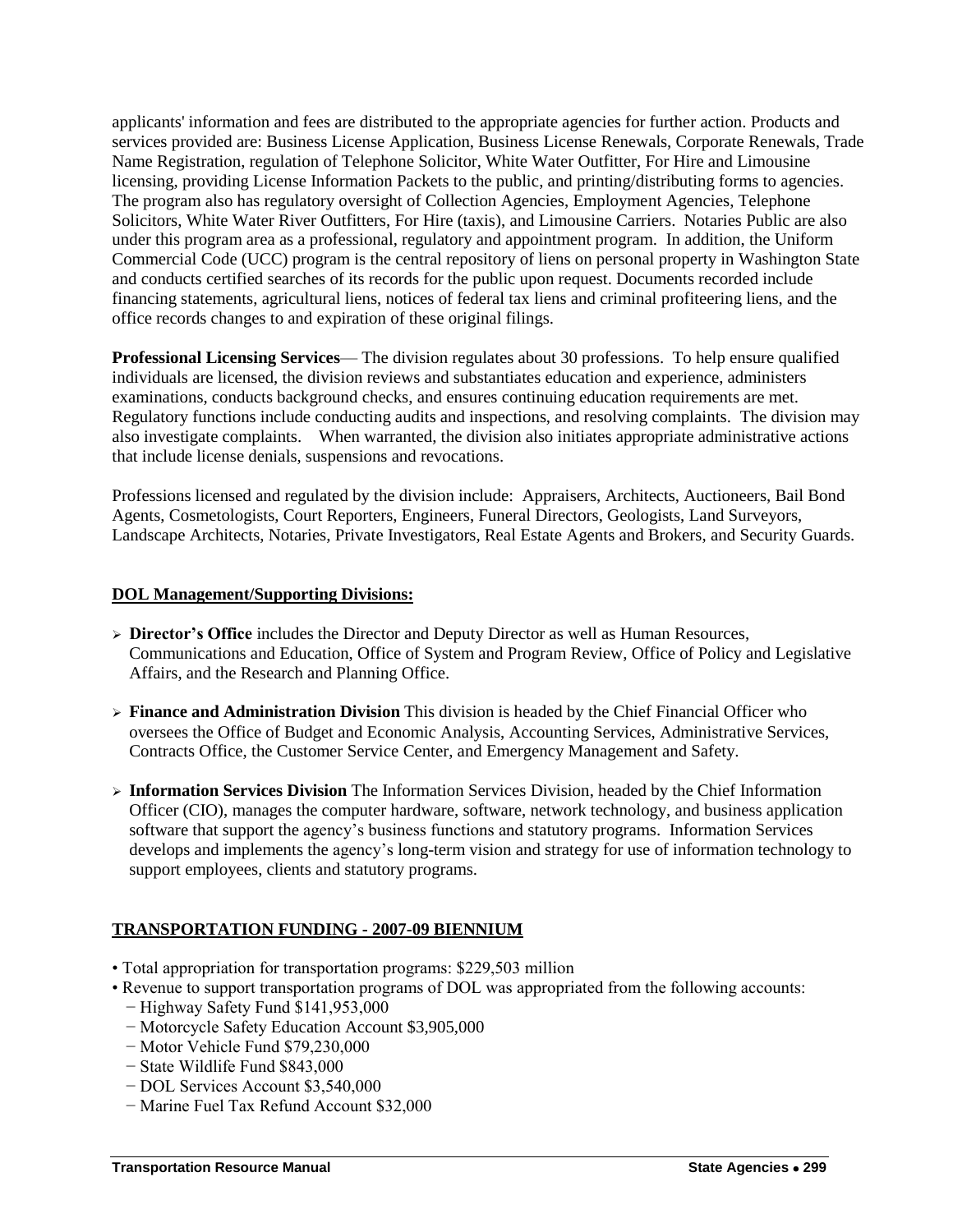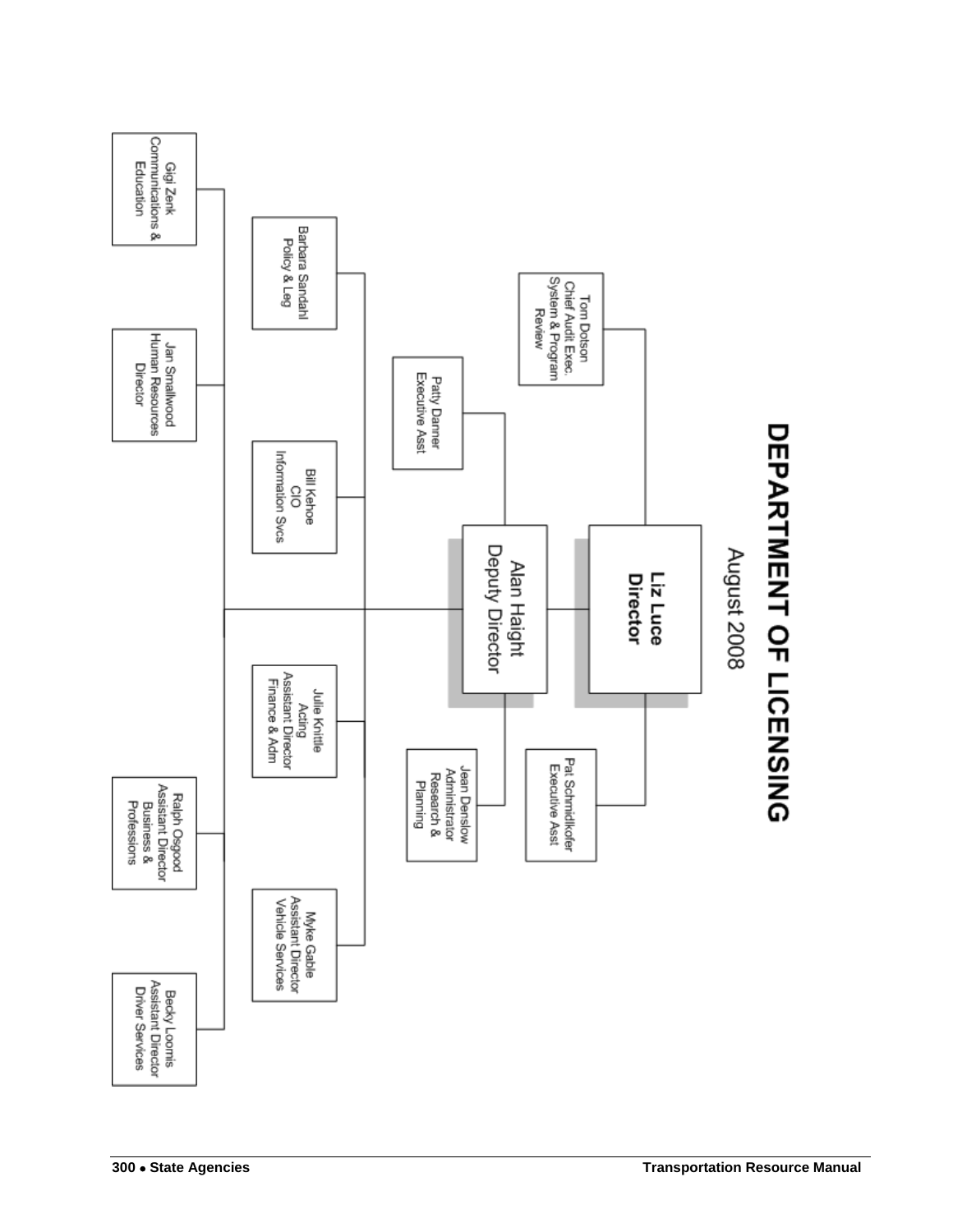<span id="page-10-0"></span>

| AGENCY:               | <b>Department of Transportation</b> |
|-----------------------|-------------------------------------|
| <b>AGENCY NUMBER:</b> | 405                                 |
| RCW:                  | 47                                  |

- Responsible for developing and maintaining a comprehensive and balanced statewide transportation system.
- Created in the 1977 Legislature to consolidate the functions of the following agencies:
	- State Highway Commission
	- Department of Highways
	- Washington Toll Bridge Authority
	- Aeronautics Commission
	- Canal Commission
	- Planning and Community Affairs Agency (transportation functions)
- Secretary of Transportation is the Washington State Department of Transportation's executive head.
	- Appointed and guided by the Governor.
- WSDOT is organized to deliver a comprehensive transportation program. Reporting to the Secretary are the Chief of Staff and Assistant Secretaries for Engineering and Regional Operations, Washington State Ferries, and Finance & Administration.

#### AGENCY OVERVIEW

- Office of the Secretary
	- Directs WSDOT.
- Chief of Staff
	- Directs Communications, Governmental Relations, Freight, Passenger Rail and Marine Division, Freight Systems, Aviation, Public Transportation, Highways and Local Programs, Ombudsman,.
- Audit Office
	- Conducts internal audits
	- Audits agreements with external providers such as consultants, railroads and utilities
	- Investigates potential fraud, abuse, and government waste,
	- Investigates potential ethics violations
- Equal Opportunity Office
	- Manages and monitors the Equal Opportunity, Affirmative Action, Contract Compliance, and Non-Discrimination programs.
- Attorney General
	- Provides legal advice and reviews legal documents
- Strategic Planning and Finance
	- Develops and analyzes the budget.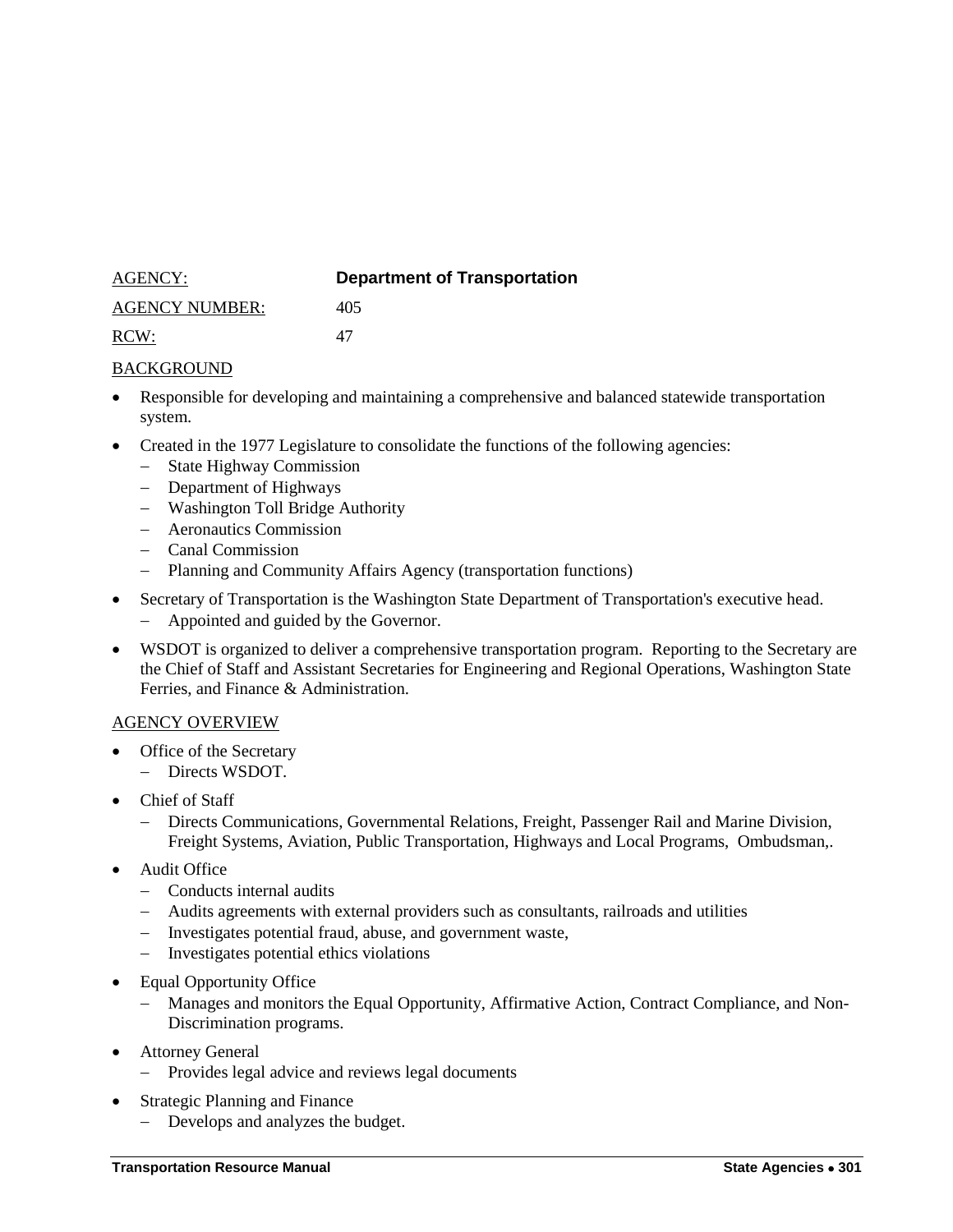- Researches public-private partnerships.
- Conducts planning studies and develops the statewide transportation plan
- Administration
	- Directs accounting, administrative, human resources, information technology, and enterprise risk management functions.
- Engineering and Regional Operations
	- Provides policy guidance, budget support, and technical expertise in the areas of design engineering, highway construction, maintenance, traffic operations, facilities, equipment, and employee health and safety.
	- Implements environmental programs to ensure agency compliance with the Clean Water Act, Endangered Species Act, Clean Air Act, and other regulations.
	- Manages the purchase and sale of real estate and related issues for construction projects.
	- Manages transportation research efforts.
	- Conducts project control and reporting
	- Conducts maintenance activities such as snow and ice removal, sign and guardrail maintenance, ditch and culvert upkeep, pavement patching, vegetation control and litter pickup.
	- Provides direction and support to regional offices that implement projects and programs within the following specified areas of the state:
		- ◆ North Central Region
			- Serves all of Chelan, Douglas, Grant, and Okanogan counties, and portions of Adams, Skagit, Kittitas, and King counties.
		- ◆ Northwest Region
			- Serves King, Snohomish, Skagit, Whatcom, Island, and San Juan counties.
		- ◆ Southwest Region
			- Serves Clark, Cowlitz, Klickitat, Lewis, Pacific, Skamania, and Wahkiakum counties.
		- ◆ South Central Region
			- Serves Kittitas, Yakima, Benton, Franklin, Walla Walla, Columbia, Garfield, and Asotin counties.
		- Eastern Region
			- Serves Adams, Ferry, Lincoln, Pend Oreille, Spokane, Stevens, and Whitman counties.
		- ◆ Olympic Region
			- Serves Pierce, Kitsap, Thurston, Mason, Grays Harbor, Jefferson, and Clallam counties.
		- Urban Corridors Office
			- Directs several of the largest urban-area projects in the King County metropolitan area, including the SR 520 bridge replacement project, Alaskan Way Viaduct project, and I-405 corridor projects The projects are meant to address the region's most pressing infrastructure, traffic, and congestion problems.
- Washington State Ferries
	- Provides ferry transportation service on Puget Sound (largest ferry system in the United States).
	- Performs vessel maintenance and preservation; designs and constructs vessels, ferry terminals, and facilities.

- 2008 Supplemental Session Appropriation: \$5.8 billion, including debt service.
- Funding for Highways (Programs P and I) is appropriated from the following accounts: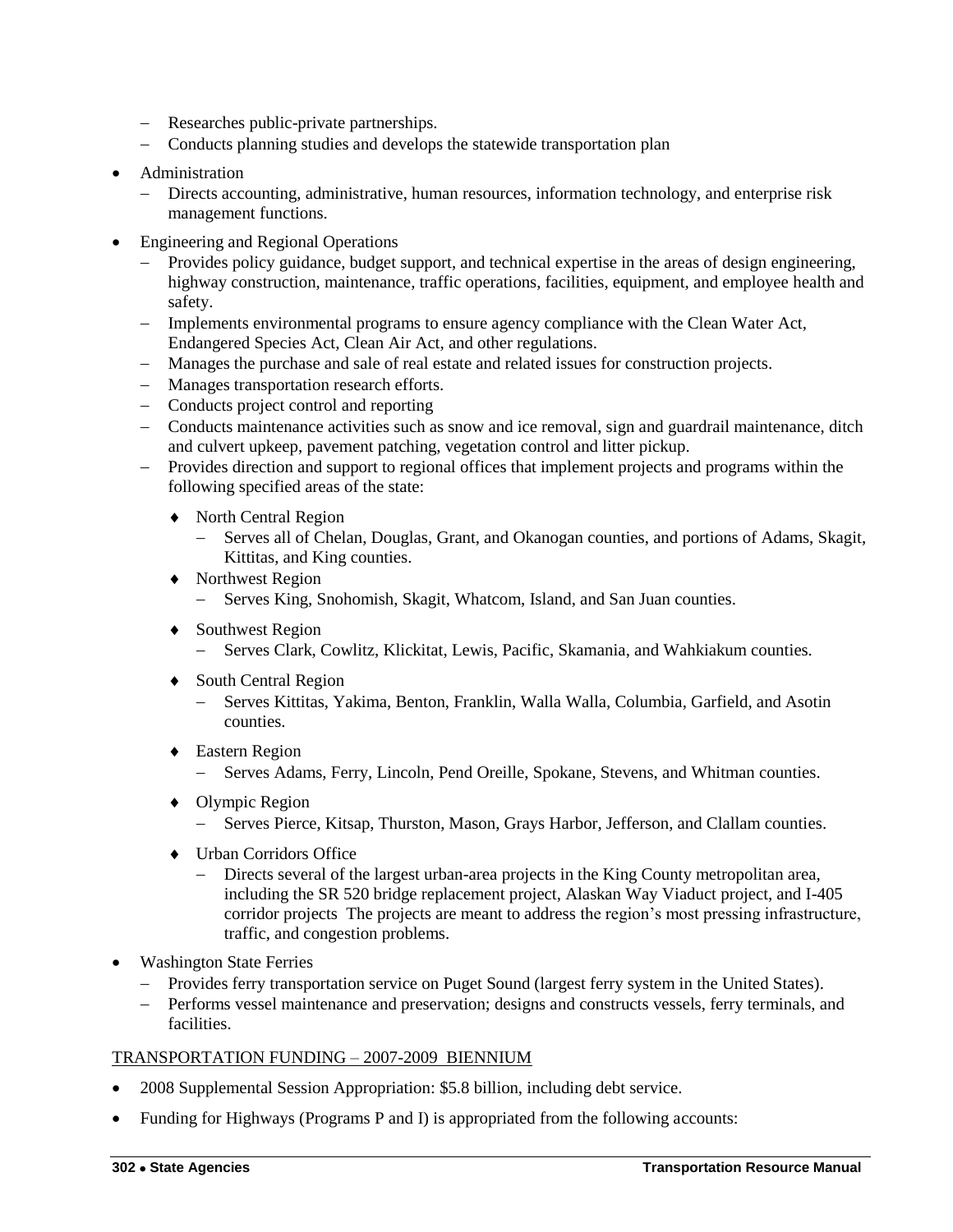- Motor Vehicle Account (State, Federal, Local)
- Multimodal Account (State and Federal)
- Special Category C Account (State)
- Puyallup Tribal Settlement Trust Account (State)
- Transportation 2003 Account Nickel Account (State)
- Tacoma Narrows Toll Bridge Account (State)
- Transportation Partnership Account (State)
- Funding for Toll Operations and Maintenance (Program B) is appropriated from the following account:
	- Tacoma Narrows Toll Bridge Account (State)
	- Motor Vehicle Fund (State)
	- High Occupancy Vehicle Account (State)
- Funding for Information Technology (Program C) is appropriated from the following accounts:
	- Motor Vehicle Account (State, Federal)
	- Puget Sound Ferry Operations Account (State)
	- Multimodal Account (State)
	- Nickel Account (State)
	- Transportation Partnership Account (State)
- Funding for Highway Management and Facilities (Program D) is appropriated from the following account:
	- Motor Vehicle Account (State)
- Funding for Aviation Division (Program F) is appropriated from the following accounts:
	- Aeronautics Account (State, Federal)
	- Multimodal Account (State)
- Funding for Program Delivery Management and Support (Program H) is appropriated from the following accounts:
	- Motor Vehicle Account (State, Federal)
	- Multimodal Account (State)
	- Transportation Partnership Account (State)
	- Transportation 2003 Account Nickel Account (State)
- Funding for Transportation Economic Partnerships (Program K) is appropriated from the following account:
	- Motor Vehicle Account (State)
	- Multimodal Account (State)
- Funding for Highway Maintenance and Operations (Program M) is appropriated from the following account:
	- Motor Vehicle Account (State, Federal, Local)
- Funding for Traffic Operations (Program Q) is appropriated from the following account:
	- Motor Vehicle Account (State, Federal, Local)
- Funding for Finance and Administration (Programs S and U) is appropriated from the following accounts:
	- Motor Vehicle Account (State, Federal)
	- Multimodal Account (State)
	- Puget Sound Ferry Operations Account (State)
- Funding for Transportation Planning, Data, and Research (Program T) is appropriated from the following accounts: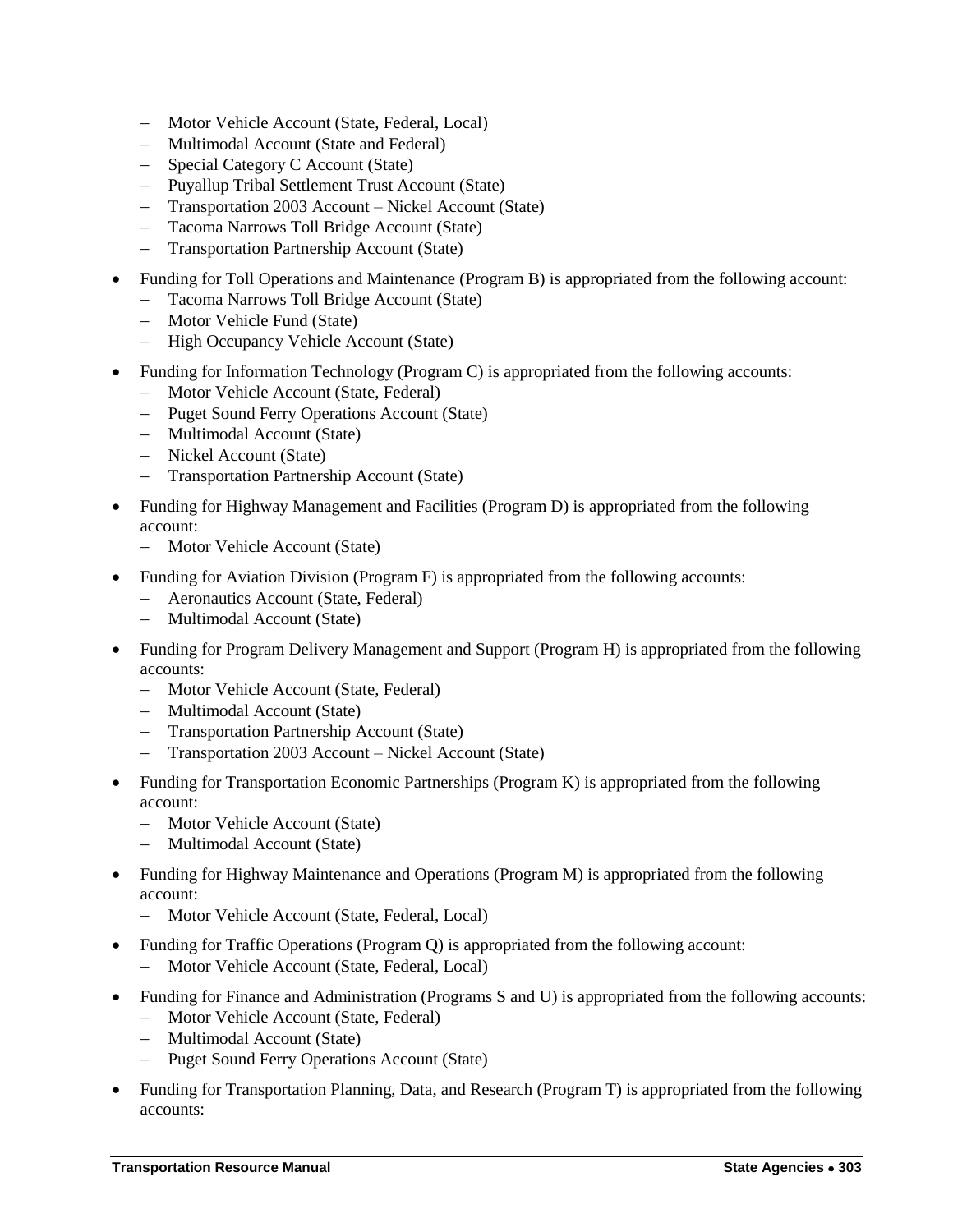- Motor Vehicle Account (State, Federal)
- Multimodal Account (State, Federal, Local)
- Funding for Washington State Ferries (Programs W and X) is appropriated from the following accounts:
	- Puget Sound Capital Construction Account (State, Federal, Local)
	- Transportation 2003 Account Nickel Account (State)
	- Puget Sound Ferry Operations Account (State)
	- Multimodal Account (State)
- Funding for Public Transportation and Rail (Program V and Y) is appropriated from the following accounts:
	- Multimodal Account (State, Federal, Local)
	- Regional Mobility Grant Account (State)
- Funding for Local Programs (Program Z) is appropriated from the following accounts:
	- Motor Vehicle Account (State, Federal)
	- Multimodal Account (State and Federal)
	- Highway Infrastructure Account (State, Federal)
	- Freight Mobility Investment Account (State)
	- Freight Congestion Relief Account (State)
	- Transportation Partnership Account (State)
	- Freight Mobility Multimodal Account (State and Local)
	- Passenger Ferry Account (State)
	- Transportation 2003 Account Nickel Account (State)
	- State Building Construction Account

## DESCRIPTION OF DOT BUDGET PROGRAMS

- Highway Construction (Program P Highway Preservation)
	- Provides for repairing and repaving of state highway system pavements and restoration of existing safety features.
	- Preserves, replaces, and rehabilitates the structural and operating integrity of state highway bridges and other highway structures.
	- Preserves other facilities and highway features (rest areas, weigh stations, stabilizing existing slopes, etc.) for which the department has responsibility.
- Highway Construction (Program I Improvements)
	- Provides for improvements to the state system increasing highway capacity, with the long-term goal of reducing congestion and increasing mobility.
	- Provides projects to correct deficiencies in high accident areas and make improvements at potentially hazardous locations.
	- Improves the efficiency of moving freight and goods by improving freight routes and bridges and overpasses that have height or weight restrictions.
	- Promotes tourism through construction of rest areas, and the provision of bicycle touring routes and scenic-byway improvements.
	- Provides projects to correct or reduce the impact of highway construction projects on the environment.
	- Provides improved transit access to state highways by partnering with Sound Transit.
	- Provides improved mobility along the SR 16 Tacoma Narrows Bridge corridor through the designbuild construction of a new parallel suspension bridge, associated roadway improvements, and improvements to the existing Tacoma Narrows Bridge.
- Toll Operations and Maintenance (Program B)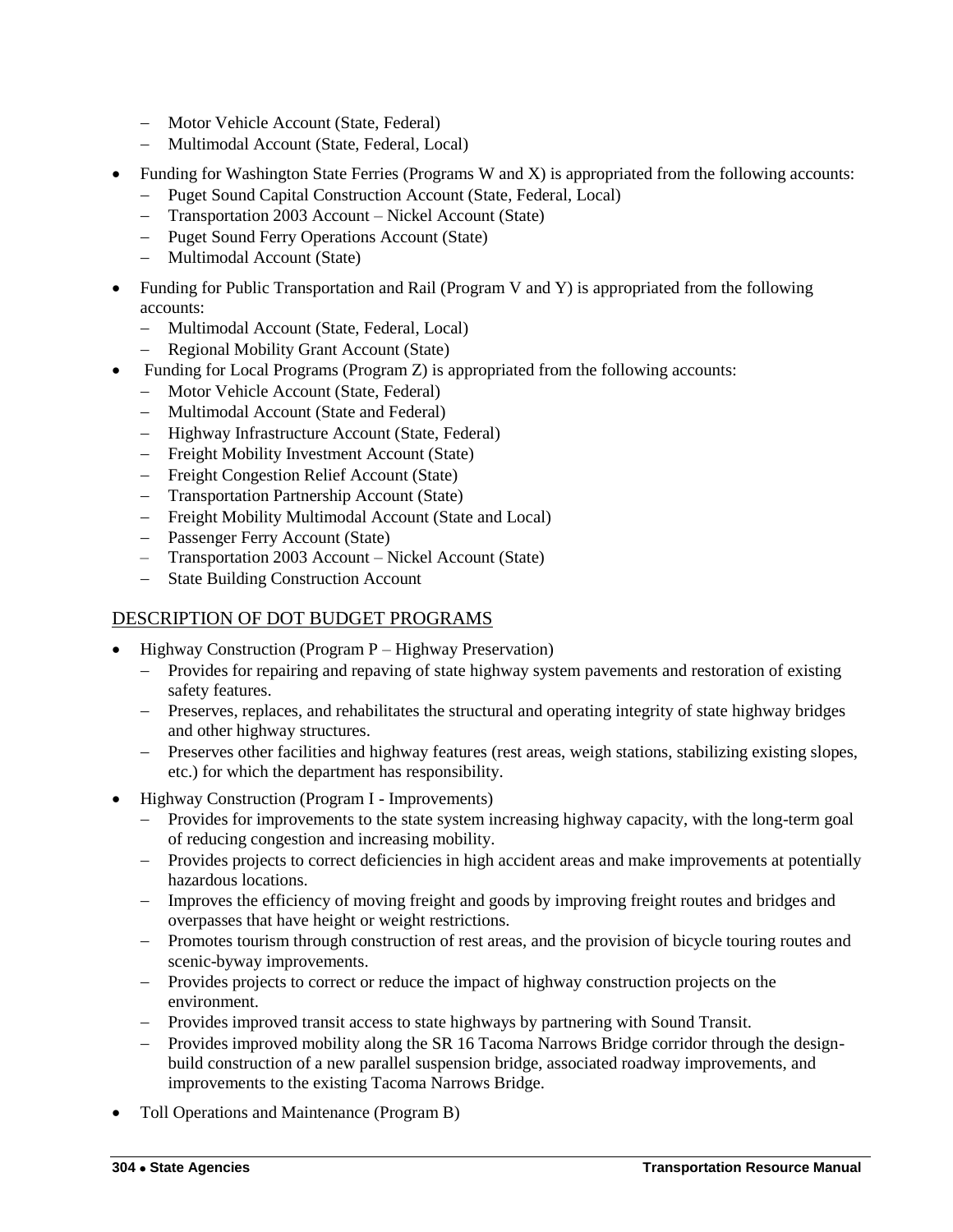- Responsible for current and future statewide toll collection operations, including toll account management, customer service, and toll payment enforcement in order to safeguard state assets.
- Manages the quality and efficiency of toll operations and maintenance for state transportation facilities financed through direct user fees or tolls.
- Responsible to forecast and analyze traffic, revenue, operations and maintenance costs for the purpose of recommending toll schedule adjustments to the toll setting authority.
- Provides for tolling operations for the new Tacoma Narrows Bridge and SR 167 HOT lanes.
- Facility maintenance and preservation of the new Tacoma Narrows Bridge.
- Office of Information Technology (Program C)
	- Develops/maintains information systems that support WSDOT's operations and program delivery.
	- Provides information technology to all other programs, including acquisition of operation of central data processing equipment, microcomputer hardware, software, and related support equipment.
- Facilities Maintenance & Operations and Capital Facilities (Program D)
	- Provides for maintenance and operation of 946 department buildings on 296 sites..
	- Provides capital improvements to the department's buildings and other facilities.
- Aviation Division (Program F)
	- Provides state and federal grant and technical assistance to cities, counties, and port districts for constructing, repairing, and improving local airports.
	- Maintains 16 state-owned or -operated airports.
	- Provides for aircraft registration.
	- Coordinates air search and rescue activities.
- Program Delivery Management and Support (Program H)
	- Includes the functions and activities associated with management and support of program delivery at Headquarters (HQ) and in the six regions.
	- Provides highway construction program management and support to Headquarters and the regions' executive management and administrative services.
	- Includes the HQ Environmental Services Office.
- Transportation Economic Partnerships (Program K)
	- Explores opportunities to create public-private partnerships for the financing and development of transportation projects through the following activities:
		- Researching alternative financing and project delivery methods employed in other states and countries.
		- Identifying potential projects and soliciting proposals from the private sector for financing and development.
		- Investigating proposals made by the private sector.
		- Providing technical staff support for the Transportation Innovative Partnership Program.
- Highway Maintenance and Operations (Program M)
	- Maintains the highway infrastructure in good working order and keeps people and goods moving through all kinds of weather and natural disasters.
	- Maintains more than 20,000 lane miles of state highways; more than 3,000 bridges; and more than 1,100 state-owned and operated traffic signal systems. Ten major mountain passes and 42 safety rest areas are included in the system.
	- Provides roadside landscaping; snow and ice control; bridge repairs and operations; traffic control services; rest areas; and damage and disaster repair.
- Traffic Operations (Program Q)
	- Improves statewide mobility of people, goods and services by making highways safer and reducing congestion.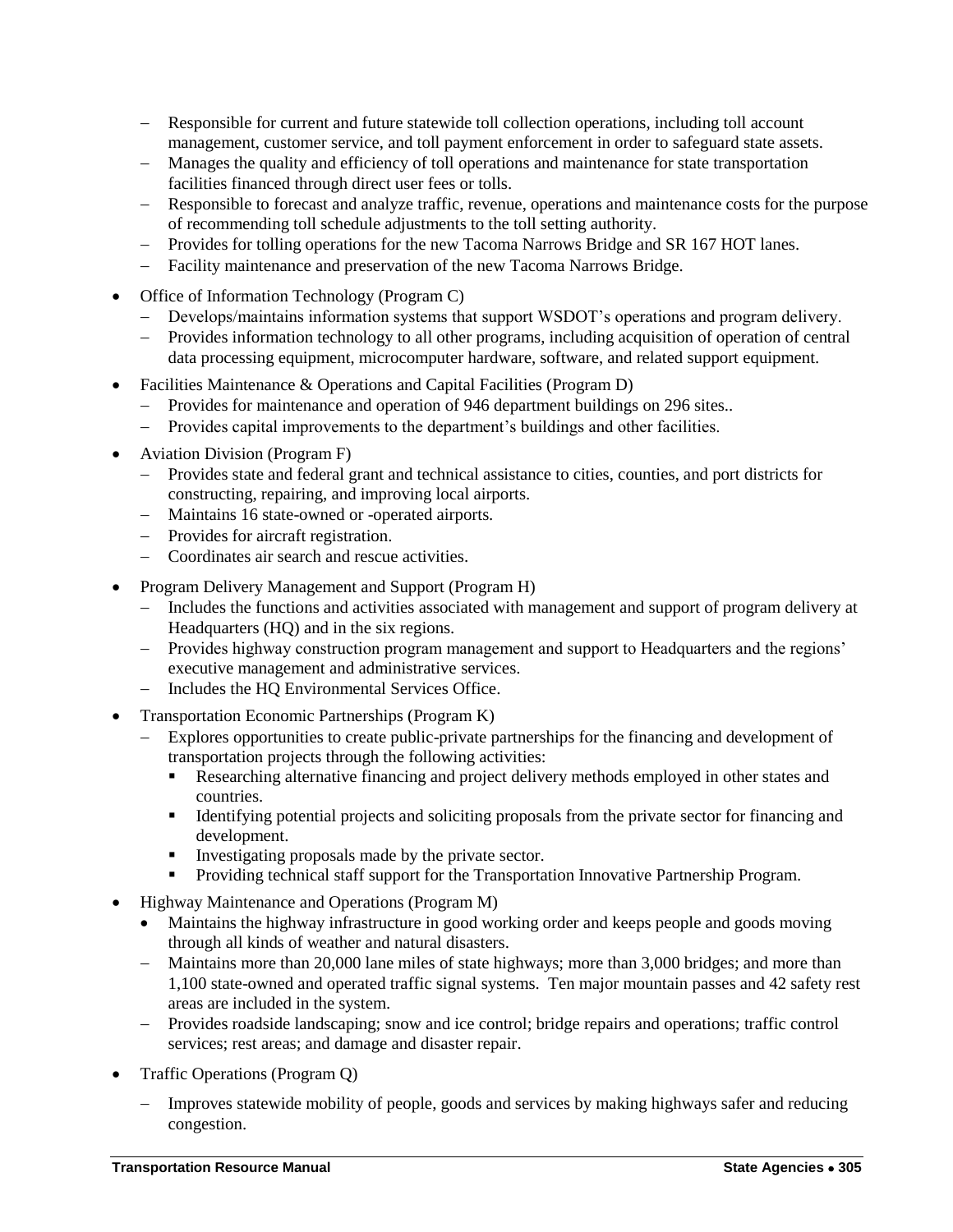- Deploys incident response vehicles to clear minor incidents and provide emergency and work zone traffic control at major incidents.
- Maximizes highway system efficiency and ensures the safe use and operation of the transportation system.
- Includes responsibility for accomplishing the highest usage of the existing highway transportation system by utilizing regulatory measures and traffic control devices as the primary tools for maximizing capacity and improving safety.
- Includes operating ramp meters; tunnels; traffic signals; and transportation management centers that monitor cameras, dispatch incident response units, and provide traveler information.
- Responds to constituent inquiries and provides low-cost operational safety and efficiency projects that include rumble strips; lane restriping; traffic signal upgrades; signs and illumination; minor intersection realignment; warning devices for wrong-way movements; and speed limit changes.
- Improves commercial vehicle operations, traveler information, safety, and congestion relief through capital improvements that apply advanced technology to highway systems.
- Transportation Management and Support (Program S)
	- Provides executive leadership to the department.
	- Includes executive administration, accounting, budgeting, auditing, communications, equal opportunity, government liaison, risk management, human resources, and administrative services.
- Transportation Data, Research, and Planning (Program T)
	- Includes developing the Washington Transportation Plan; performance reporting through the Gray Notebook; working with local jurisdictions on growth management and other issues; and providing administration and oversight of federal funds for metropolitan planning organizations and state funds for regional transportation planning organizations. Includes planning, data and research work at Headquarters, in the six WSDOT regions, and at the Urban Planning Office in Seattle.
	- Provides a variety of financial, statistical, and economic analysis functions, including funds management and preparation of financial plans and revenue forecasts.
	- Data activities include the collection and analysis of information about roadway characteristics and conditions, traffic volumes, vehicle speeds, and traffic collisions, as well as mapping and Geographic Information System services.
	- Research activities support department programs in the areas of construction and materials; traffic management; environment; design and safety; bridges and structures; security; maintenance; and multimodal transportation.
- Charges from Other Agencies (Program U)
	- Provides for payment to state agencies providing services to the department: Office of the State Auditor, Department of Personnel, Department of General Administration, Secretary of State, Office of Financial Management, Attorney General, Archives, and Office of Minority and Women's Business Enterprises.
	- Includes the department's contribution to the state self-insurance program.
- Public Transportation (Program V)
	- Responsible for developing, implementing, and managing strategies and policies that support alternatives to the single-occupant vehicle.
	- Provides technical assistance and grants to facilitate the connection and integration of public transportation and highway systems throughout the state.
	- Provides financial and technical assistance to local jurisdictions and public transportation agencies.
	- Manages the state commute trip reduction program and the Agency Council on Coordinated Transportation (ACCT).
	- Administers state and federal grants to public and private transportation agencies that serve rural communities, the elderly, and persons with disabilities.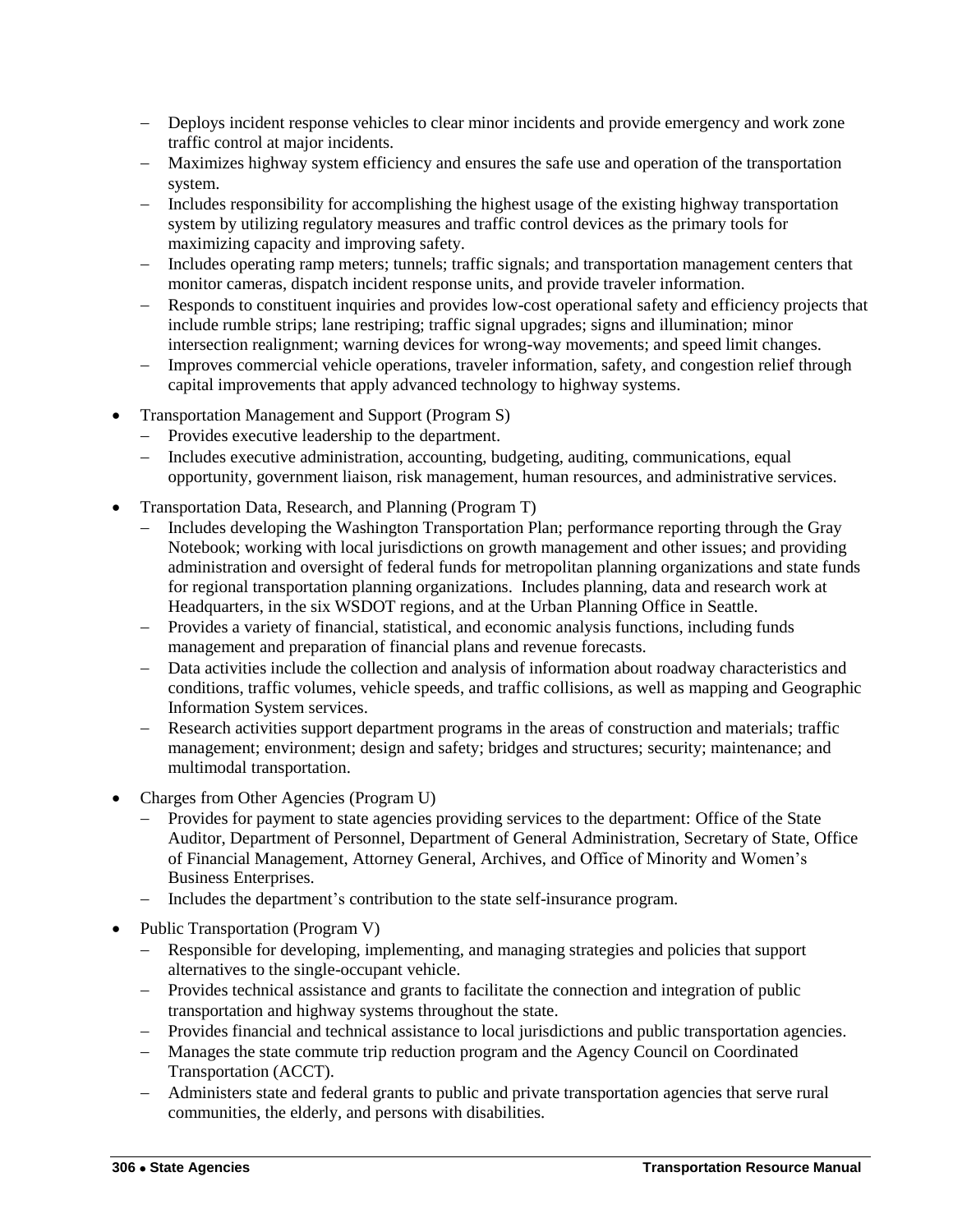- Provides state and federal grants for major employers, local jurisdictions, and activities that include trip reduction, ridesharing, and vanpooling.
- Washington State Ferries (Program W WSF Capital Program; Program X WSF Operations and Maintenance)
	- Operates and maintains the ferry system, which includes 20 vessels, 20 terminals, and the Eagle Harbor maintenance facility.
	- Transports over 26 million passengers each year, averaging nearly 500 sailings a day.
	- Makes capital investments in the ferry system through the Ferries Construction Program, which includes preserving existing and building new ferry terminals and vessels.
- Rail (Program Y)
	- Facilitates preservation of essential light density freight rail lines.
	- Implements rail passenger program including coordination of Seattle-Vancouver and Seattle-Portland Amtrak routes.
	- Analyzes conditions, trends, light density rail issues, and potential needs of Washington's freight rail system.
	- Provides management and funding of the state's investment in the capital components of the rail passenger program between Vancouver, British Columbia, and Portland, Oregon, as well as maintaining Talgo trains used for state-sponsored operations.
- Highways and Local Programs (Program Z)
	- Administers state and federal funds that support city and county transportation systems.
	- Assist cities, counties, transit, and other agencies in obtaining state and federal grant funds to build and improve local transportation systems.
	- Provides technical assistance on transportation issues to local jurisdictions.
	- Serves as the program manager for all federal funds that are used locally to build and improve the transportation systems of cities, counties, ports, tribal governments, transit agencies, and metropolitan and regional planning organizations statewide.
	- Provides program and policy oversight for sidewalk, bike lane, trail, pedestrian, and transit-rider crossing improvements.
	- Provides financial assistance to Wahkiakum County for a portion of the operating and maintenance costs of the Puget Island Ferry.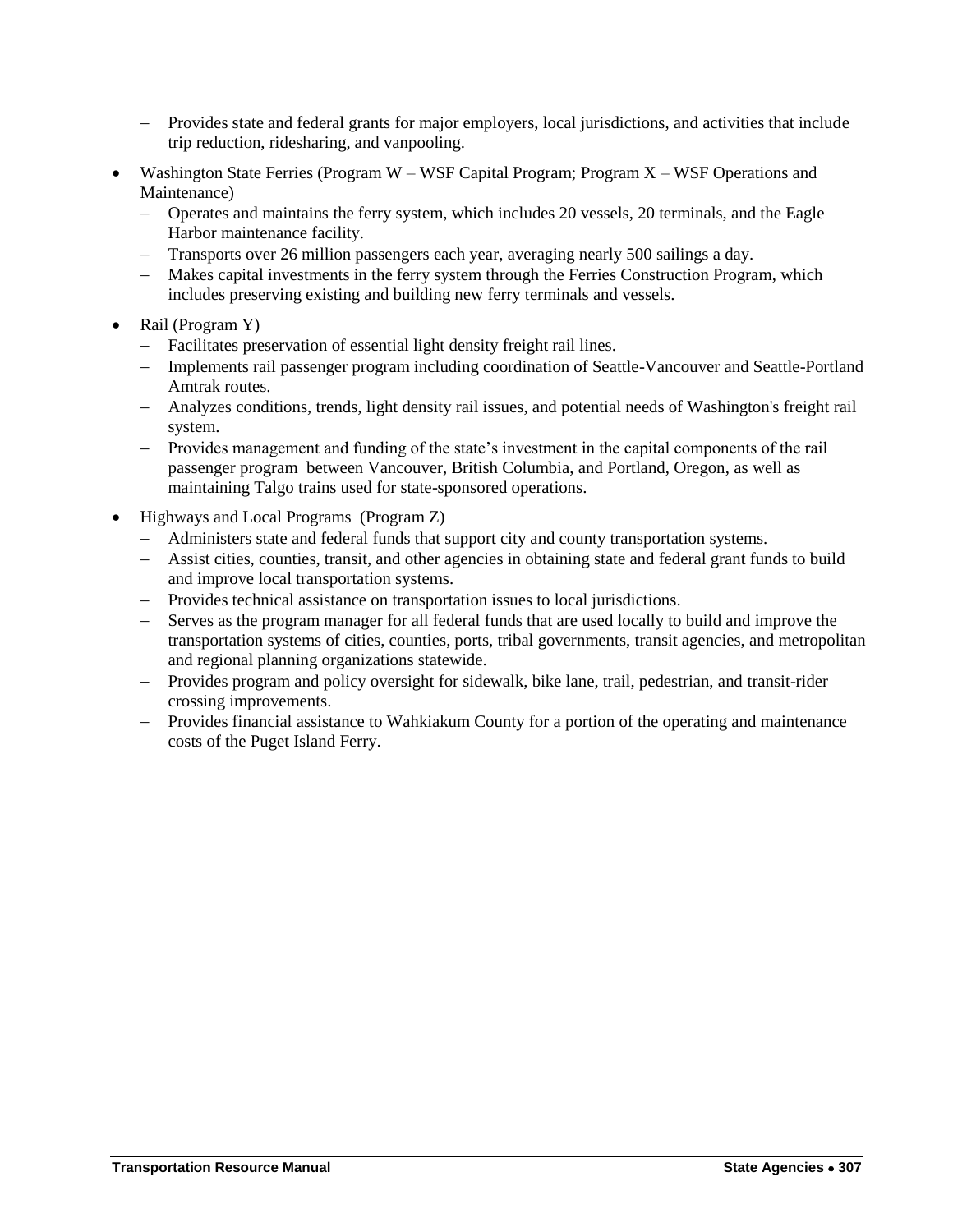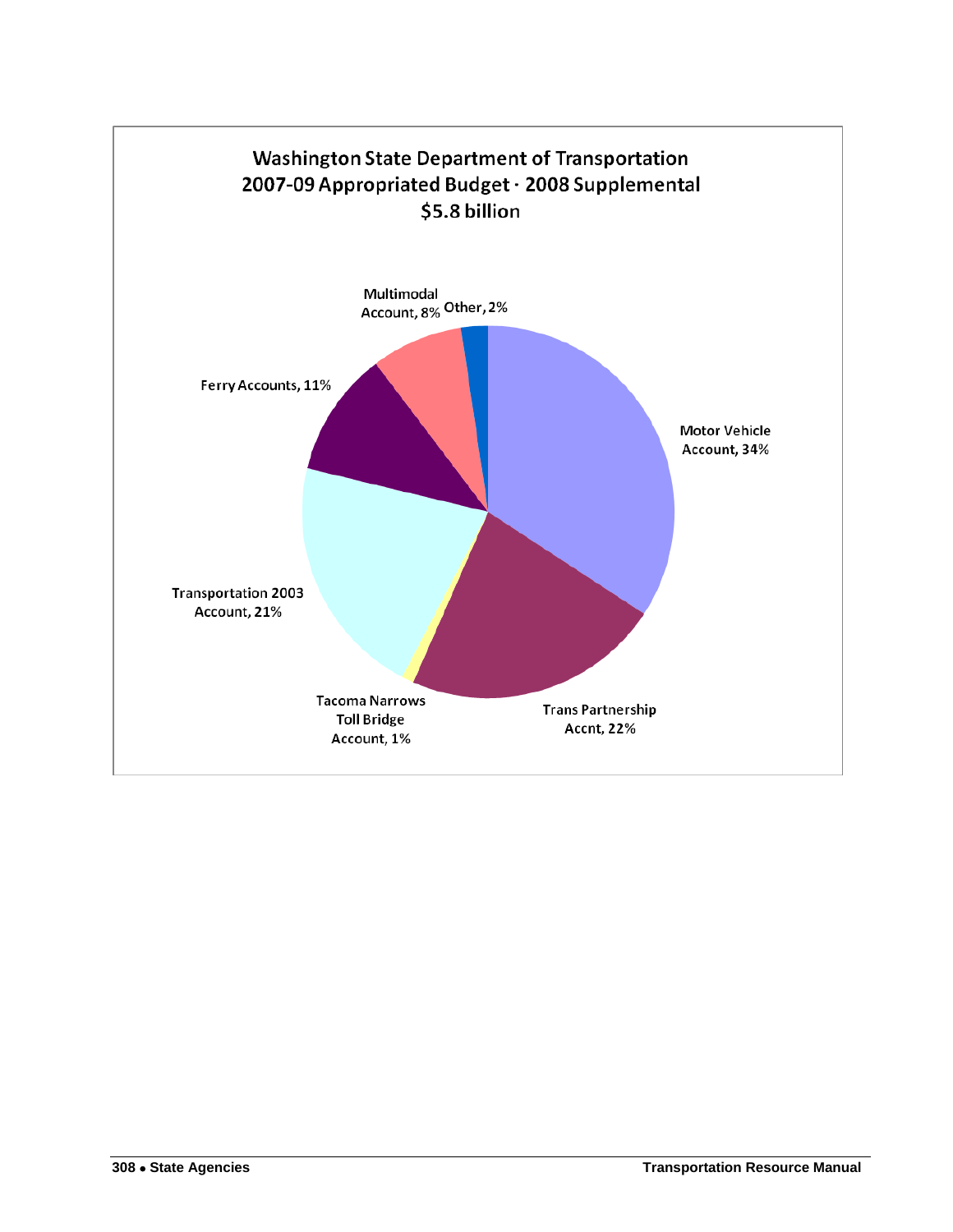# **Washington State Department of Transportation Regions**

<span id="page-18-0"></span>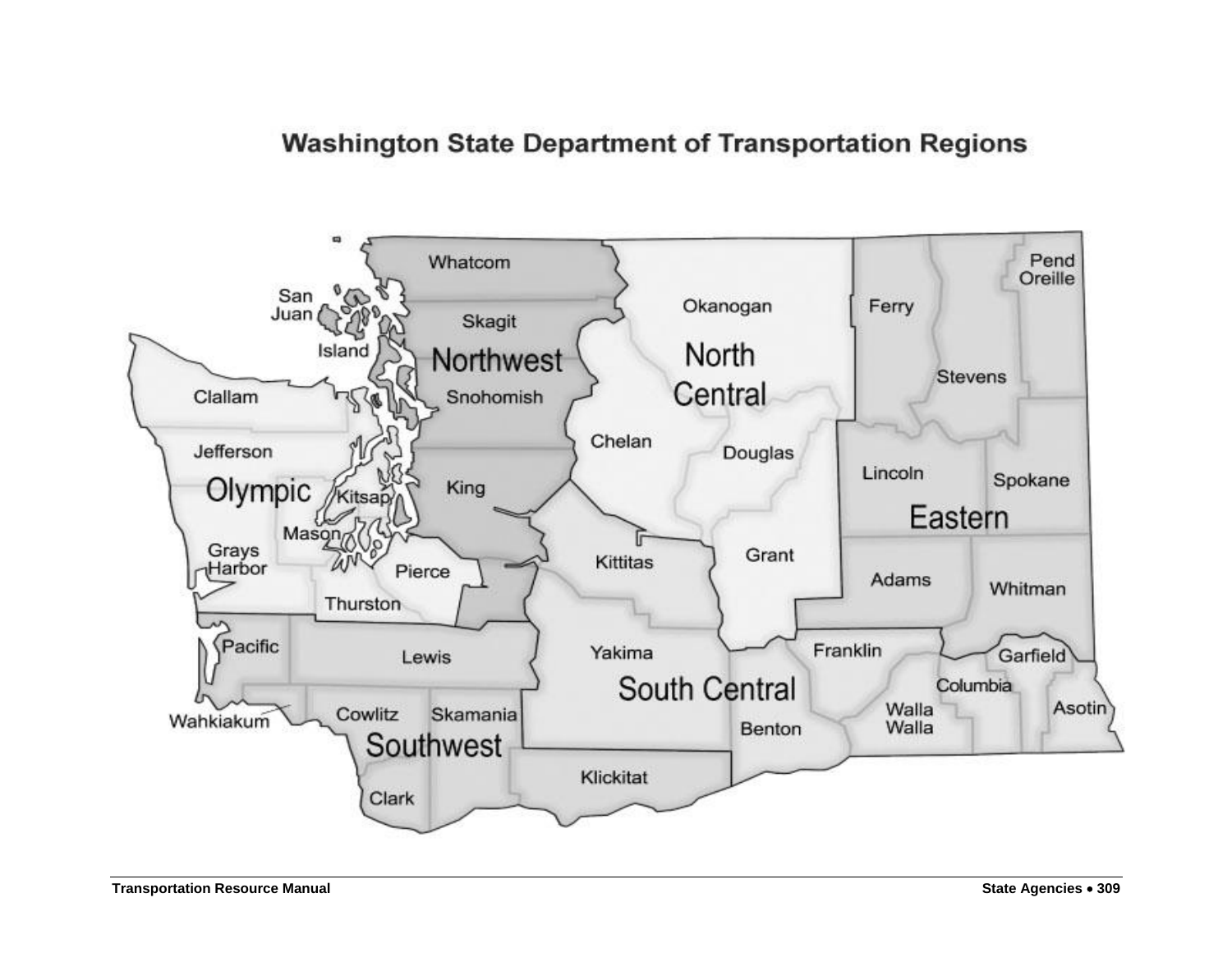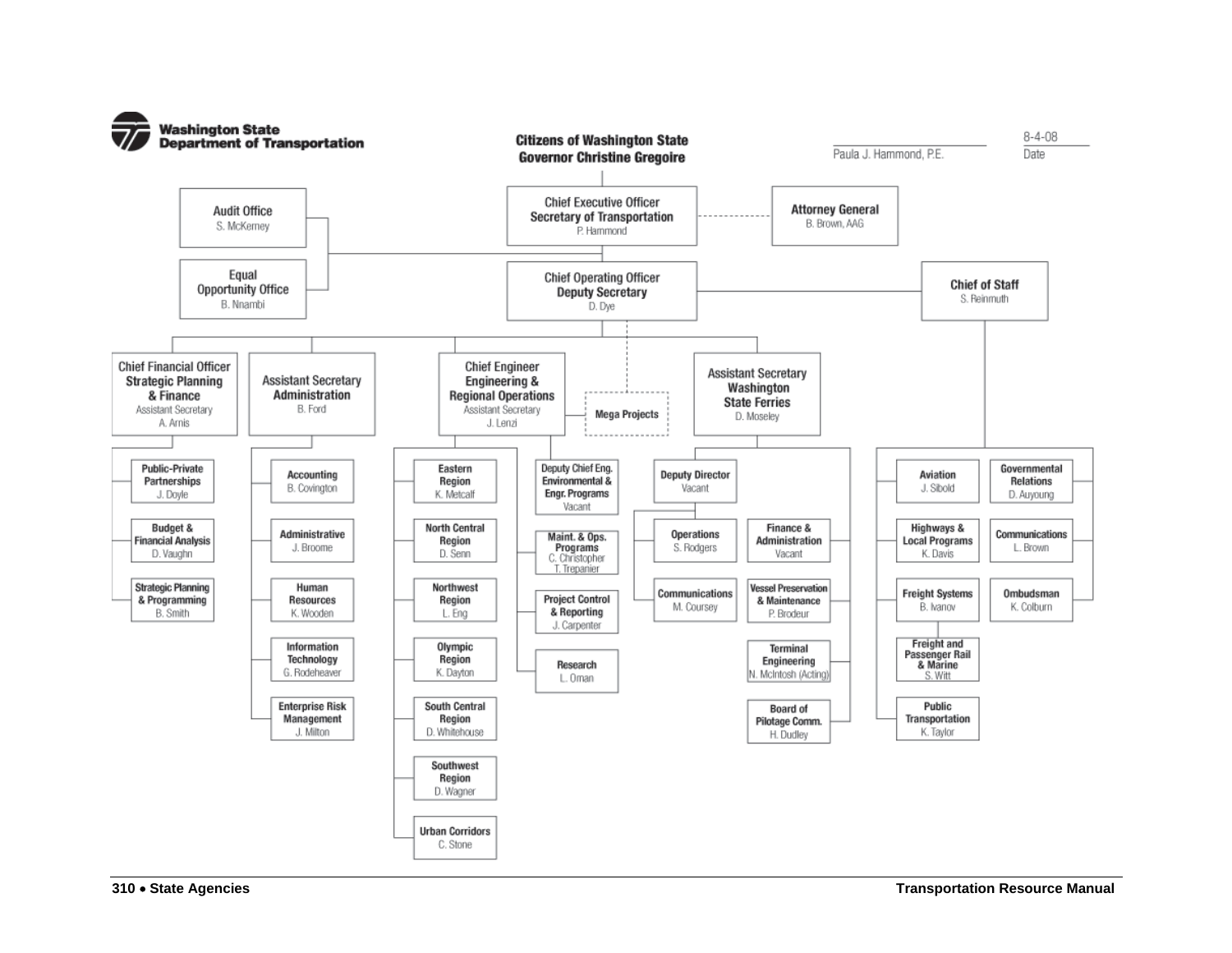## <span id="page-20-0"></span>AGENCY: **Freight Mobility Strategic Investment Board** AGENCY NUMBER: 411 RCW: 47.06A

- Created in 1998 to advocate for freight mobility needs.
- Responsible for selecting, prioritizing and creating funding partnerships for freight transportation projects, and minimizing the impact of freight movement on local communities.
- The Board is comprised of 12 members representing the private and public sectors. Two representatives from the cities, counties, and port districts representing both Eastern and Western Washington and one member representing rail carriers, the steamship industry, the trucking industry, the Governor's office, the Secretary of Transportation and a general public member.
- Staff consists of an executive director hired by the board and an executive secretary. All other technical support is contracted from the public and private sector.
- FMSIB administrative costs are paid for from the Motor Vehicle Account. Funding for the FMSIB share of recommended projects are included in the Highways & Local Programs section of the WSDOT budget.

#### PROGRAM

- Recommends freight mobility projects to the Legislature for funding.
- Tracks projects & reports progress through completion of the construction phase.
- Utilizes agency developed freight criteria for selecting and prioritizing projects.
- Works with the state & local communities to identify and develop freight corridors.
- Assists in helping to identify & develop public and private sector partnerships.

- Total transportation appropriation: Operating \$695,000; Capital \$66.7 M.
- Revenue appropriated from the Motor Vehicle Account, Multimodal Transportation Account, and the Freight Mobility Investment Account.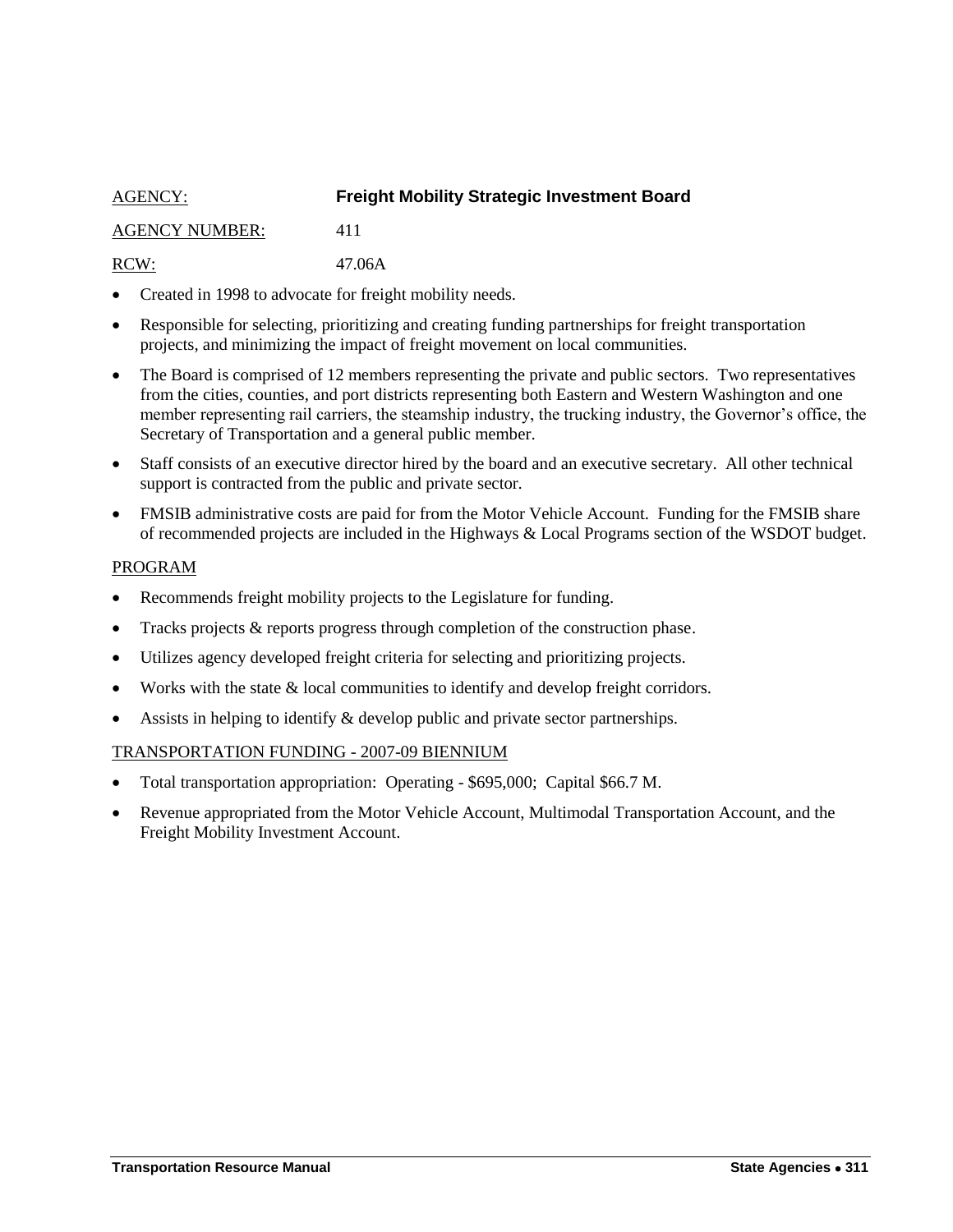<span id="page-21-0"></span>

| <b>AGENCY:</b>        | <b>Joint Transportation Committee</b> |
|-----------------------|---------------------------------------|
| <b>AGENCY NUMBER:</b> | 013                                   |
| RCW:                  | 44.04.300                             |

- In the 2005 session, the Legislature created the Joint Transportation Committee (JTC) in ESB 5513, Ch. 319, Laws of 2005.
- The JTC operates as a bipartisan, bicameral legislative agency. Through review and research of transportation issues and programs, promotes the dissemination of transportation research to state and local government policymakers, including legislators and associated staff.
- JTC is one of five permanent joint committees defined by statute.
- Statutory membership: The chairs and ranking members of the House and Senate Transportation Committees comprise the JTC Executive Committee. The chairs of the House and Senate Transportation Committees serve as co-chairs of the JTC.

#### PROGRAM

- Administers technical transportation reviews and studies.
- Performs interim reviews and studies as directed.
- Manages contracts for which the Joint Transportation Committee is responsible.
- In the 2007-2009 biennium, the JTC has the following studies and reviews:
	- State Ferry System Review
	- Freight Investment Study
	- Special Needs Transportation Study
	- I-90 Bridge Independent Review
	- Coordinated Transportation Study
	- Regional Transportation Study
- Updates and publishes the Transportation Resource Manual on a biennial basis prior to the 105 day Legislative Session and maintains periodic updates online.

- Total Appropriation: \$2.5 million
- Revenue appropriated from the Motor Vehicle Account (State) and Multimodal Account (State)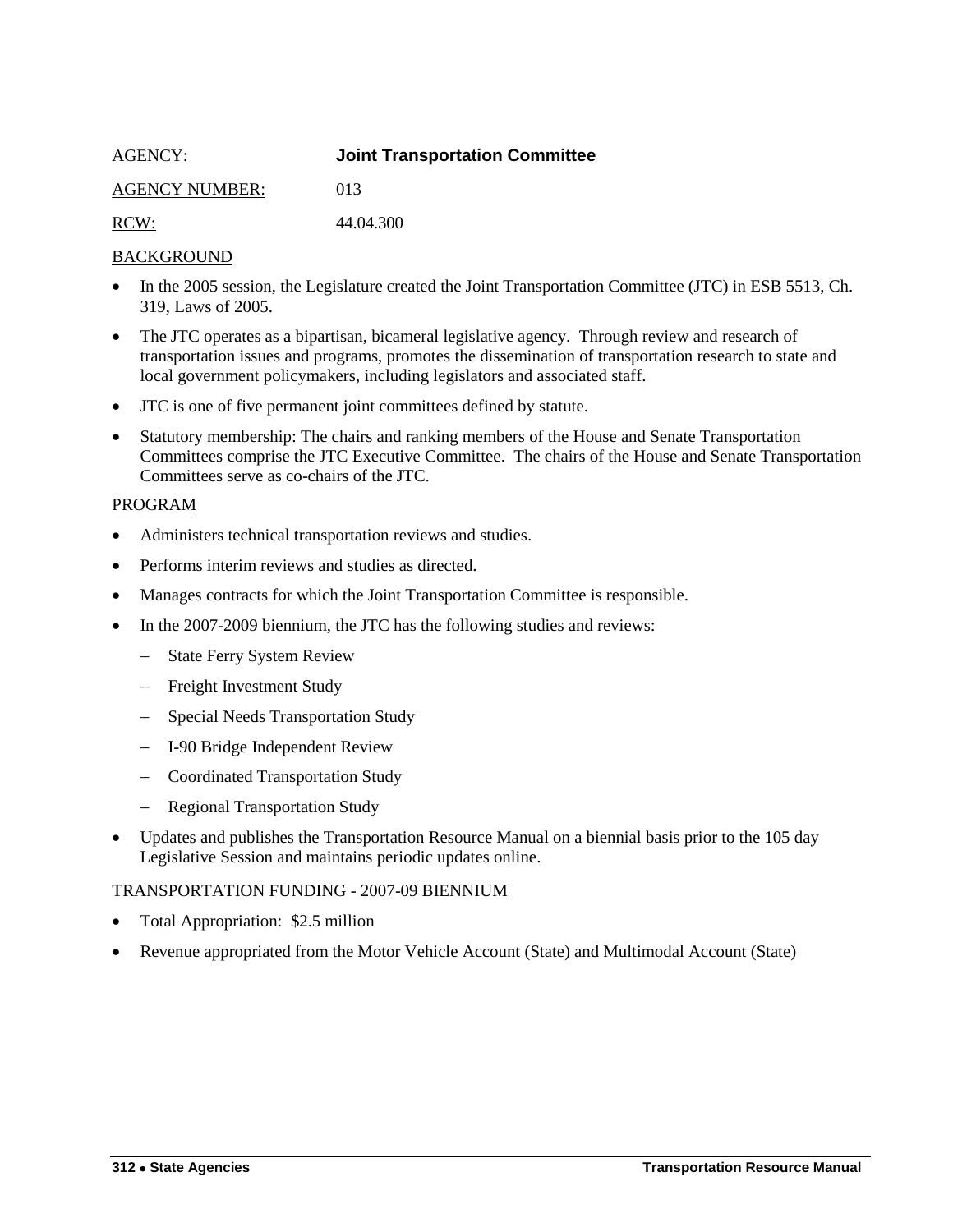<span id="page-22-0"></span>

| <b>AGENCY:</b>        | <b>Marine Employees Commission</b> |
|-----------------------|------------------------------------|
| <b>AGENCY NUMBER:</b> | 408                                |
| RCW:                  | 47.64                              |

- In 1981, following a ferry employee strike, the Governor created a Blue Ribbon Panel which proposed a collective bargaining process to resolve labor disputes between ferry system management and employee organizations. The Commission was created in its present form in 1983, in response to a recommendation of the Blue Ribbon Panel.
- Responsible for adjudicating complaints, grievances and disputes between labor and management arising out of the operation of the Washington State Ferries.
- Includes three members: public  $(1)$ , labor  $(1)$ , industry  $(1)$ , with the public member designated as the Chair of the Commission.

#### PROGRAM

- Adjusts grievances and complaints
- Provides for clarification of bargaining units representing ferry employees
- Certifies fair representation organizations
- Provides a biennial salary survey
- Provides impasse mediation

- Total appropriation: \$434,000
- Revenue appropriated from Puget Sound Ferry Operations Account (PSFOA)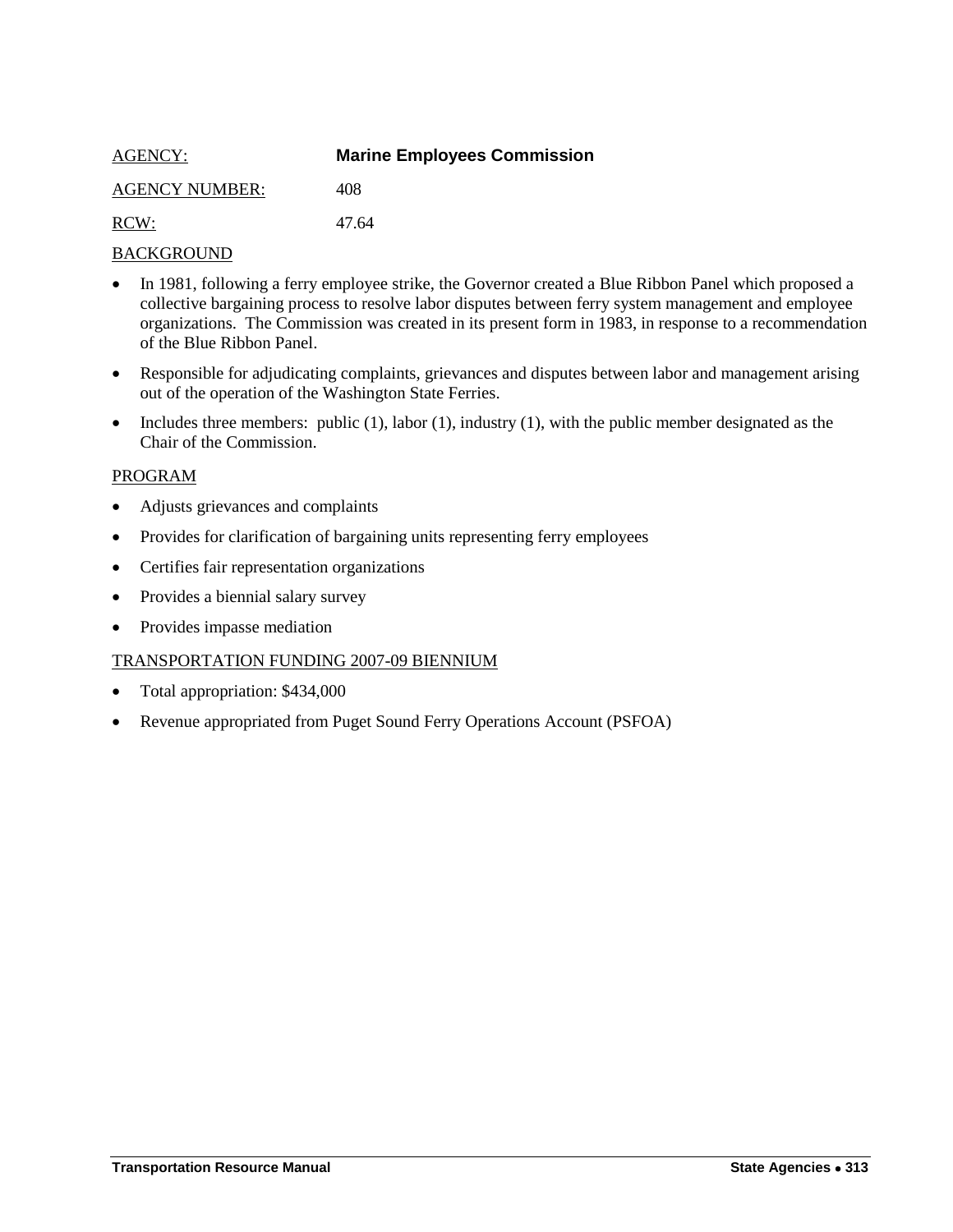<span id="page-23-0"></span>AGENCY: **Washington State Patrol** AGENCY NUMBER: 225 RCW: 43.43, 43.63A, 9.94A

#### BACKGROUND:

- In 1921, the Legislature authorized the creation of Highway Police composed of 6 motorcycle patrolmen.
- In 1933, the Legislature acknowledged the need for a mobile police organization throughout the state for public safety, and the Highway Patrol Division became the Washington State Patrol (WSP) with full police power.
- The State Fire Marshal became a member of the agency when the Legislature transferred Fire Protection Services to the WSP in 1995.
- The Forensic Laboratory Service Bureau was created when the Legislature transferred the Washington State Toxicologist to the WSP in 1999.
- The Chief of the State Patrol is appointed by the Governor and confirmed by the Senate.
- This agency is multi-funded. It receives 75% of its budget from the Transportation Budget and 25% from the Omnibus Operating Budget.

#### ACTIVITIES:

- Provides traffic law enforcement services, which include motor vehicle equipment standards, commercial vehicle enforcement, vehicle identification, traffic investigations, roadside assistance, and ferry security.
- Administers a Drug Assistance Unit, an Organized Crime Intelligence Unit, the state crime laboratories, the toxicology program, a missing children clearinghouse, criminal investigations, and a special weapons and tactics team.
- Includes the Office of the State Fire Marshall providing statewide fire protection services.
- Provides criminal history record information.
- Coordinates the flow of criminal intelligence among criminal justice agencies.
- Provides security services to the Governor and the Legislature.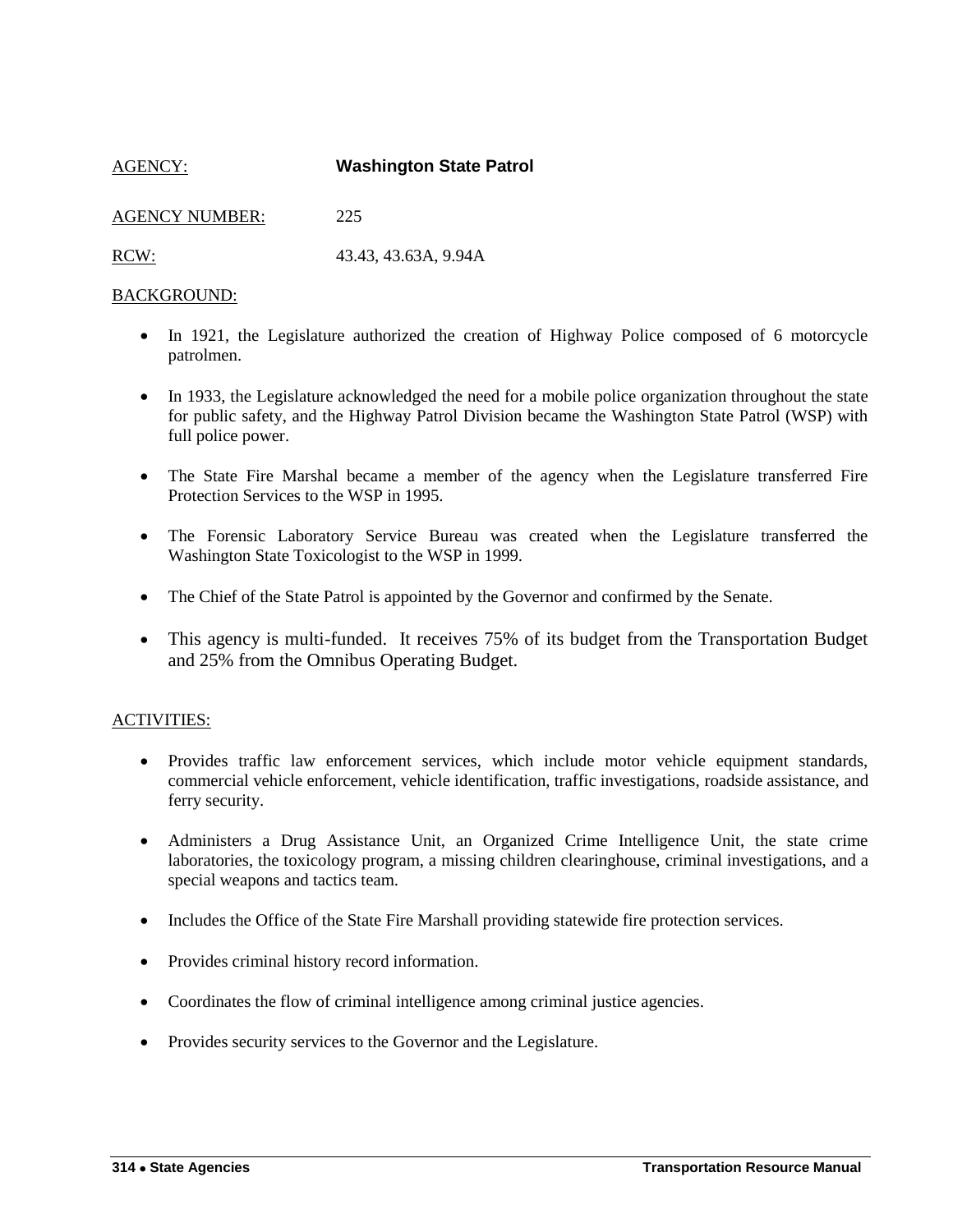## PROGRAMS:

Field Operations (010): The Field Operations program funds trooper field operations activities and supports fire protection activities.

#### Field Operations Group

- Field force is responsible for traffic law enforcement and assistance to motorists and maintains a statewide emergency response capability to protect the general public.
- Aviation Division supports traffic law enforcement efforts and provides air transportation services to the Governor, the Legislature, and state agencies.
- Breath Test Section supports the State Toxicologist in all activities relating to the breath alcohol test.
- Homeland Security Division is responsible for law enforcement and security within the state ferry system including both the ferry terminals and vessels as well as bomb squad response state-wide.
- Commercial Vehicle Enforcement responsible for enforcing both state and federal laws regulating commercial vehicles.

#### Fire Protection

- Responsible for adopting and enforcing fire and life safety codes in all occupied buildings throughout the state. Provides regional operations to support and strengthen local capacity for controlling risk to life, property, and community vitality.
- Through the Fire Training Academy, provides extensive fire training programs to local communities, state agencies, and industry.

Investigative Services Bureau (020):

- Administers the Crime Laboratory, Toxicology Laboratory, and the Impaired Driving Program providing services to federal, state and local agencies.
- Provides criminal investigations, homeland security, investigative assistance, along with the Special Operations Division.

Technical Services (030):

- Provides administrative support, budget and fiscal services, property management, risk management, communications, electronic services, information technology, training, human resources, fleet management and maintenance Office of Professional Standards, Information Technology, Purchasing, and Facilities for the WSP and the criminal justice community.
- Office of the Chief which includes Government and Media Relations, Labor and Policy Advisor, and the WSP Psychologist.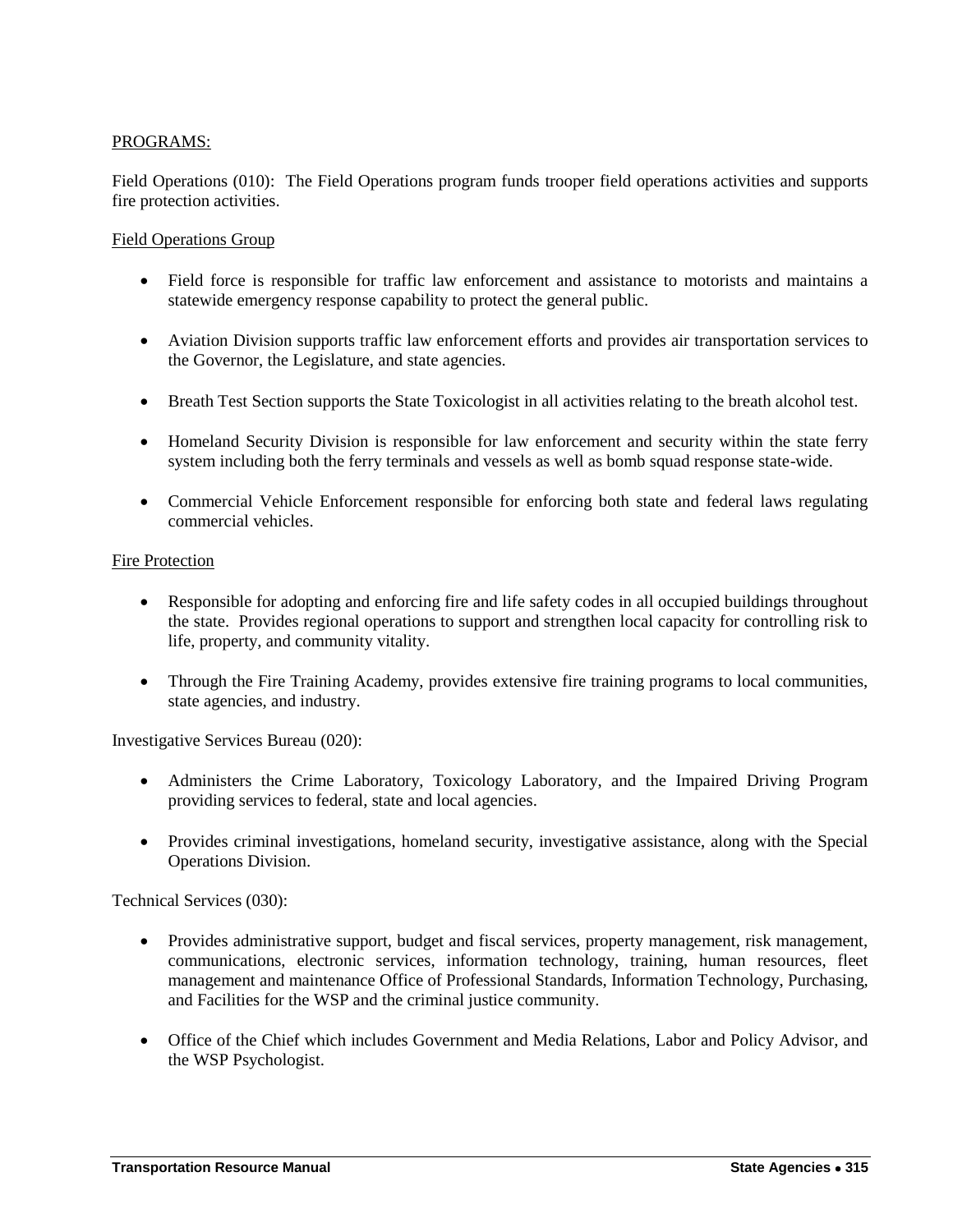- Manages the State's emergency wireless communication system that used by several different agencies including Department of Transportation.
- Manages the Washington State Patrol's Training Academy that is used by both local and state law enforcement agencies.

Capital Projects (090):

- Provides maintenance and repairs on WSP facilities.
- Provides coordination and management for leasing or building WSP facilities.

- Total appropriation: \$349 million.
- Funding appropriate from the Transportation Budget through the State Patrol Highway Account. (State, Federal and Local)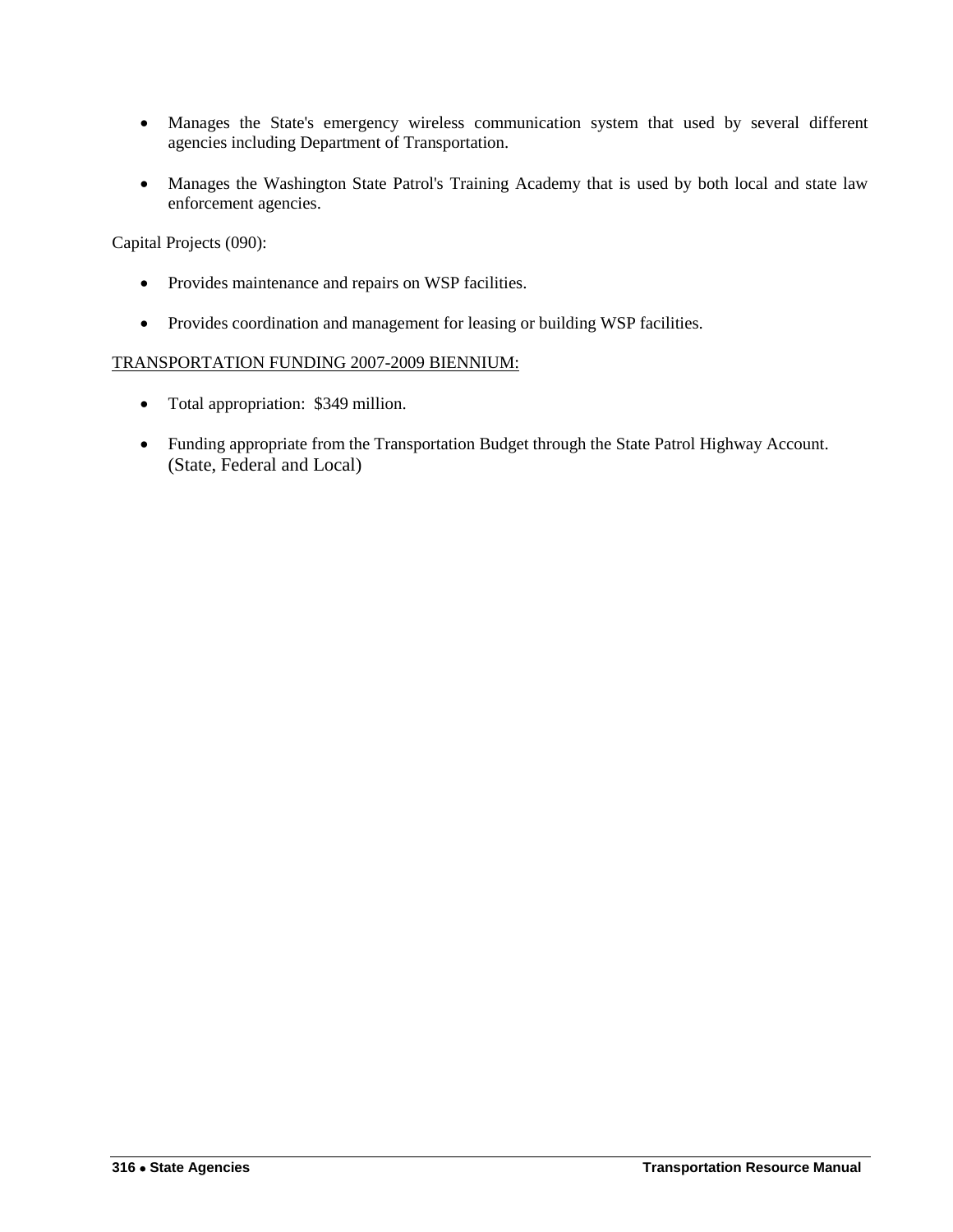



An internationally accredited agency providing professional law enforcement services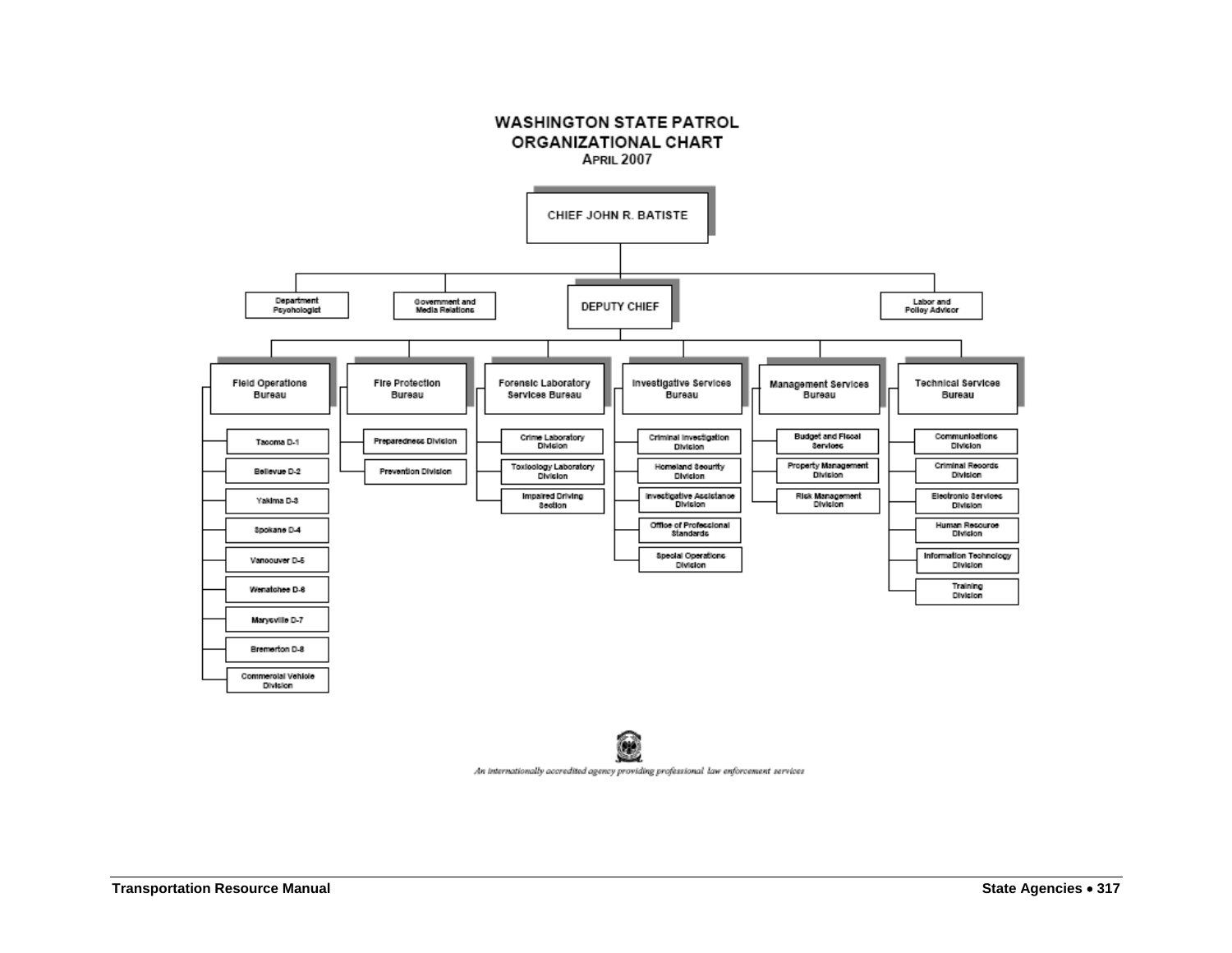<span id="page-27-0"></span>

| AGENCY:               | <b>Traffic Safety Commission</b> |
|-----------------------|----------------------------------|
| <b>AGENCY NUMBER:</b> | 228                              |
| RCW:                  | 43.59                            |

- Established in 1967 as mandated by the Federal Highway Safety Act of 1966
- Ten members: the Governor (chair), the Superintendent of Public Instruction, the Chief of the State Patrol, the Secretary of Transportation, the Director of the Department of Licensing, the Secretary of the Department of Social and Health Services, the Secretary of the Department of Health, and one each (appointed by Governor) from judiciary, counties, and cities

#### PROGRAM

- Implement programs to reduce traffic crashes and the injuries and deaths resulting from traffic crashes
- Coordinates traffic safety programs at the state and local level
- Administers federal highway safety funds for Washington State
- Promotes uniform enforcement of traffic safety laws
- Establishes standards for investigating and reporting traffic accidents
- Top priorities are to reduce injuries and deaths that result from speed and/or impaired driving related crashes. A secondary priority is to reduce crash related deaths and injuries by increasing the use of seat belts and child restraint systems.
- Other program areas include:
	- Traffic records
	- Motorcycle safety
	- Emergency medical services
	- Pedestrian safety
	- Bicycle safety
	- Community Traffic Safety Task Forces and Corridor Traffic Safety programs
	- Traffic engineering
	- School zone safety

- Total appropriation: \$21.8 million
- Revenue appropriated from the following accounts:
	- Highway Safety Account (State, Federal)
	- School Zone Safety Account (State)
	- Bicycle and Pedestrian Safety Account (State)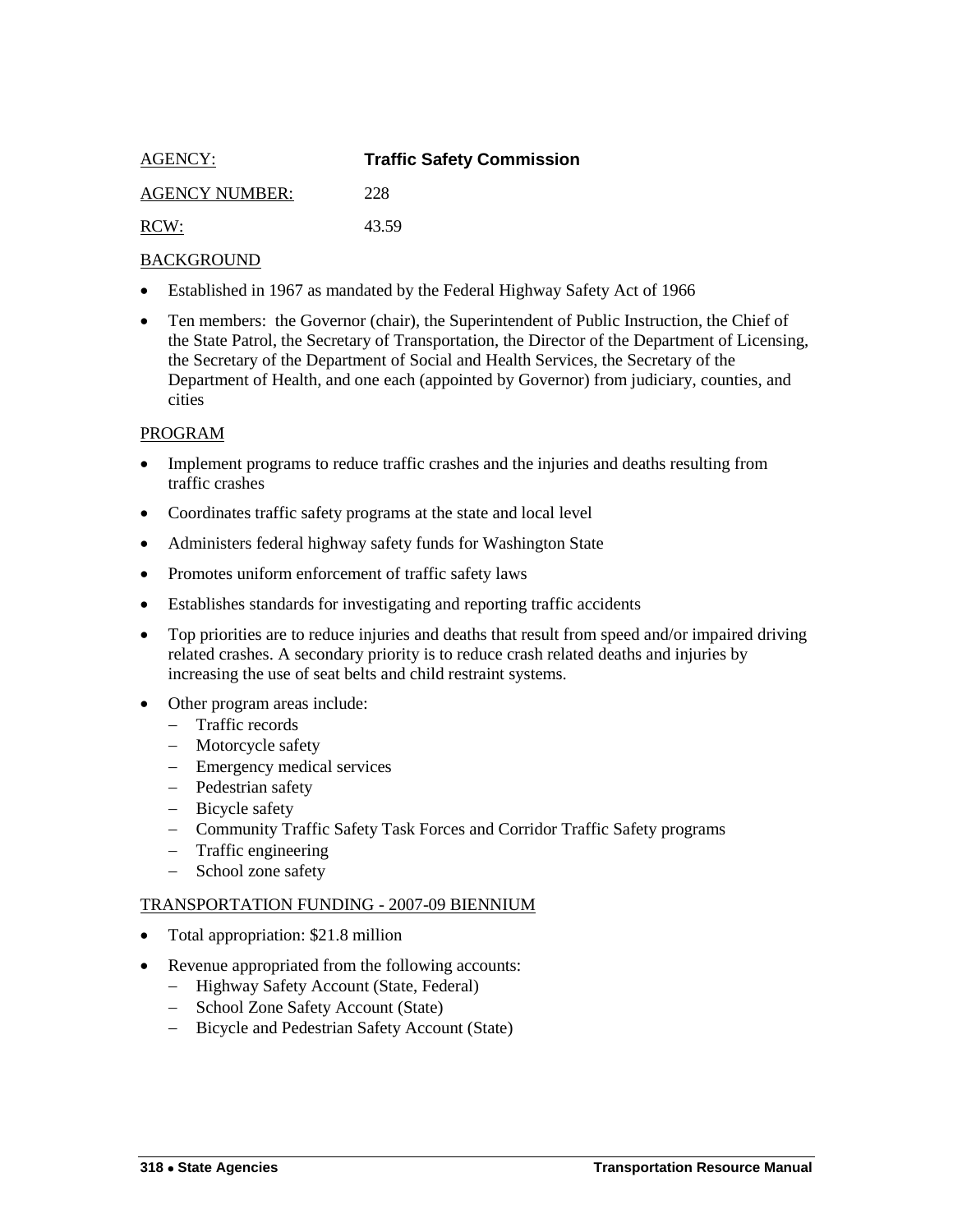## <span id="page-28-0"></span>AGENCY: **Transportation Commission**

## AGENCY NUMBER: 410

RCW: 47.01.051, 47.01.061, 47.01.071, 47.01.075, 47.01.370, 47.05.030

## BACKGROUND

- Created in 1977 by merging the Toll Bridge Authority (1937) and the Highway Commission (1951), along with the new Department of Transportation.
- Restructured in 2005 and 2006 as an independent, Governor-appointed public forum to research and develop transportation policy statewide. No longer responsible for hiring the Secretary of Transportation, detailed administrative oversight of WSDOT and its program delivery, or approval of the WSDOT biennial budget and legislative policy packages.
- Seven members appointed to six-year terms by the Governor and confirmed by the Senate. The Governor and the Secretary of Transportation sit *ex-officio*.
- Includes four members from Western Washington and three members from Eastern Washington. No more than two members may be from any one county. Members serve part-time.

#### PROGRAM

- The Commission provides a public forum for transportation policy development and functions. It reviews and evaluates how the entire transportation system works across the state
- Adopts a comprehensive and balanced 20-year statewide transportation plan that reflects the priorities of government and addresses local, regional and statewide needs.
- Recommends policy changes and areas for improvement in its policy studies and in its Annual Report.
- Policy studies include a Long-term Ferry Revenue Study, Ferry Market Survey, Spokane Regional Transportation Study, and Tolling Study.
- Sets fares and tolls for ferries, bridges and highways.
- Oversees development of the Transportation Innovative Partnerships Program.
- Reviews the performance and outcome measures of state and local transportation-related agencies.
- Other ongoing policy tasks include:
	- Proposing transportation priorities and a comprehensive ten-year investment program.
	- Submitting a statewide multimodal transportation progress report to the Governor and Legislature.

- Total appropriation: \$2.4 million
- Revenue appropriated from the Motor Vehicle Account (State) and the Multimodal Transportation Account (State)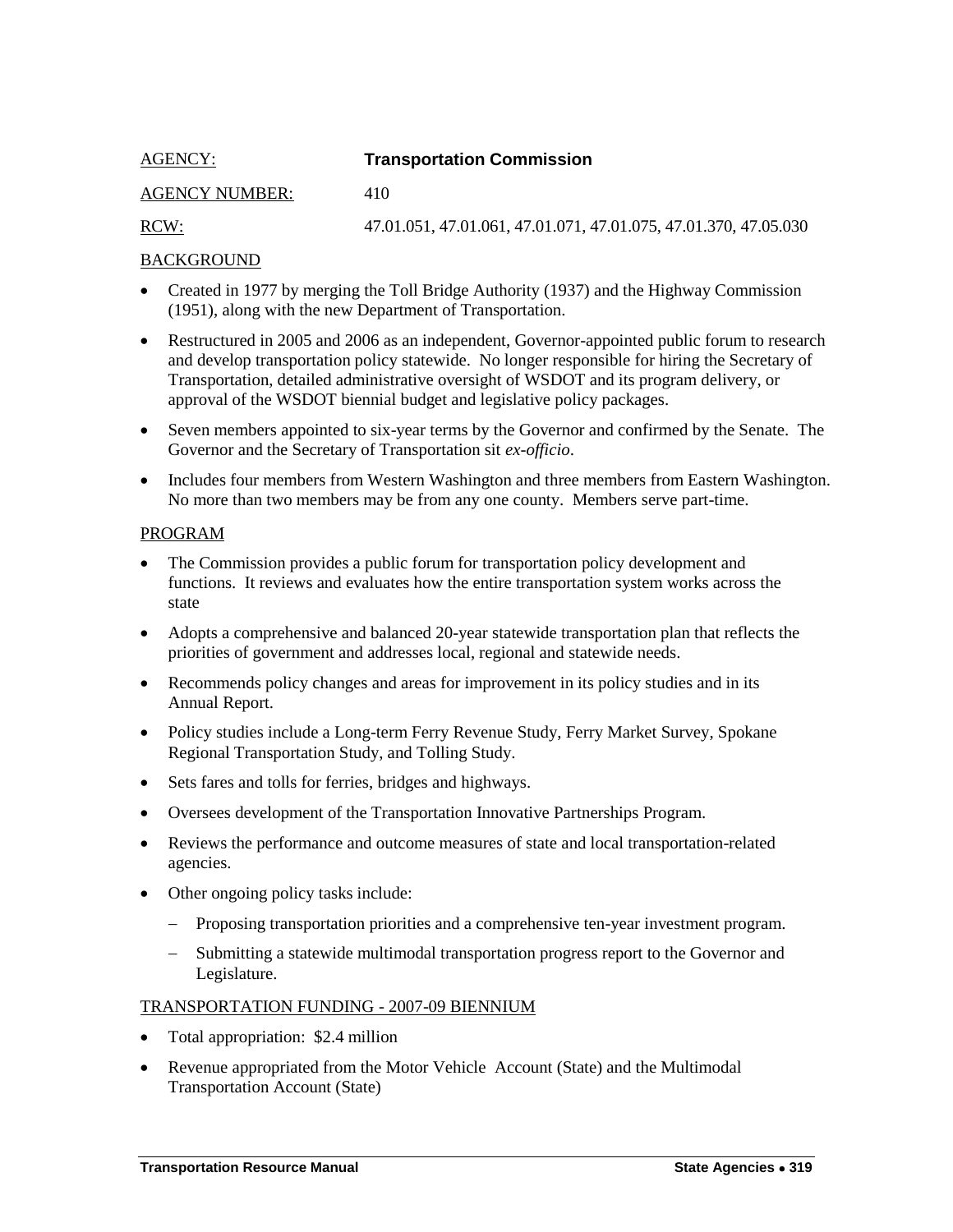<span id="page-29-0"></span>

| <b>AGENCY:</b>        | <b>Transportation Improvement Board</b> |
|-----------------------|-----------------------------------------|
| <b>AGENCY NUMBER:</b> | 407                                     |
| RCW:                  | 47 26                                   |

- The mission of the Transportation Improvement Board is to fund high priority transportation projects in communities throughout the state to enhance the movement of people, goods, and services.
- Invests state gas tax funds through six programs. Administers the Urban Arterial Program, Urban Corridor Program, Small City Arterial Program, Sidewalk Program (urban and small city), Small City Preservation Program, and the Road Transfer Program (City Hardship Assistance Program).
- Originally formed as the Urban Arterial Board in 1967, the Transportation Improvement Board (TIB) replaced it in 1988.
- The Board is comprised of 21 members, six city members, six county members, two WSDOT officials, two transit representatives, a private sector representative, one ports representative, a Governor appointee, a member representing non-motorized transportation, and one member representing special needs transportation.
- TIB identifies and funds the highest-ranking transportation projects based on criteria established by the Board, consistent with the legislative intent for each program.

## URBAN AREA PROGRAMS

- Urban Arterial Program
	- Provides grant funds for city and urban county road projects that reduce congestion and improves safety, geometrics, and physical condition.
	- Eligible agencies are counties with urban areas, cities and towns within an urban area, and cities with a population of 5,000 or greater.
- Urban Corridor Program
	- Addresses congestion caused by economic development or rapid growth and requires multi-agency planning and coordination.
	- Completion of urban corridors that allows motorists to receive the full benefit of prior investments.
	- Funding is available for cities with a population greater than 5,000, urban areas of counties, and Transportation Benefit Districts.
- Sidewalk Program (Urban Cities)
	- Funds projects to maintain a connecting sidewalk system, eliminating fragments and providing continuity, and ADA accessibility.
	- Urban pedestrian projects are reimbursed up to 80% of project costs.
	- Funding available for cities with a population greater than 5,000.

## SMALL CITIES PROGRAMS

- Small City Arterial Program
	- Funds arterial street improvements for cities with population less than 5,000.
	- Projects chosen that addresses structural condition of the roadway, geometric deficiencies, and safety.
	- Authorized projects reimbursed up to 95% for cities with population between 500 and 5,000, and up to 100% for cities with population of 500 of less.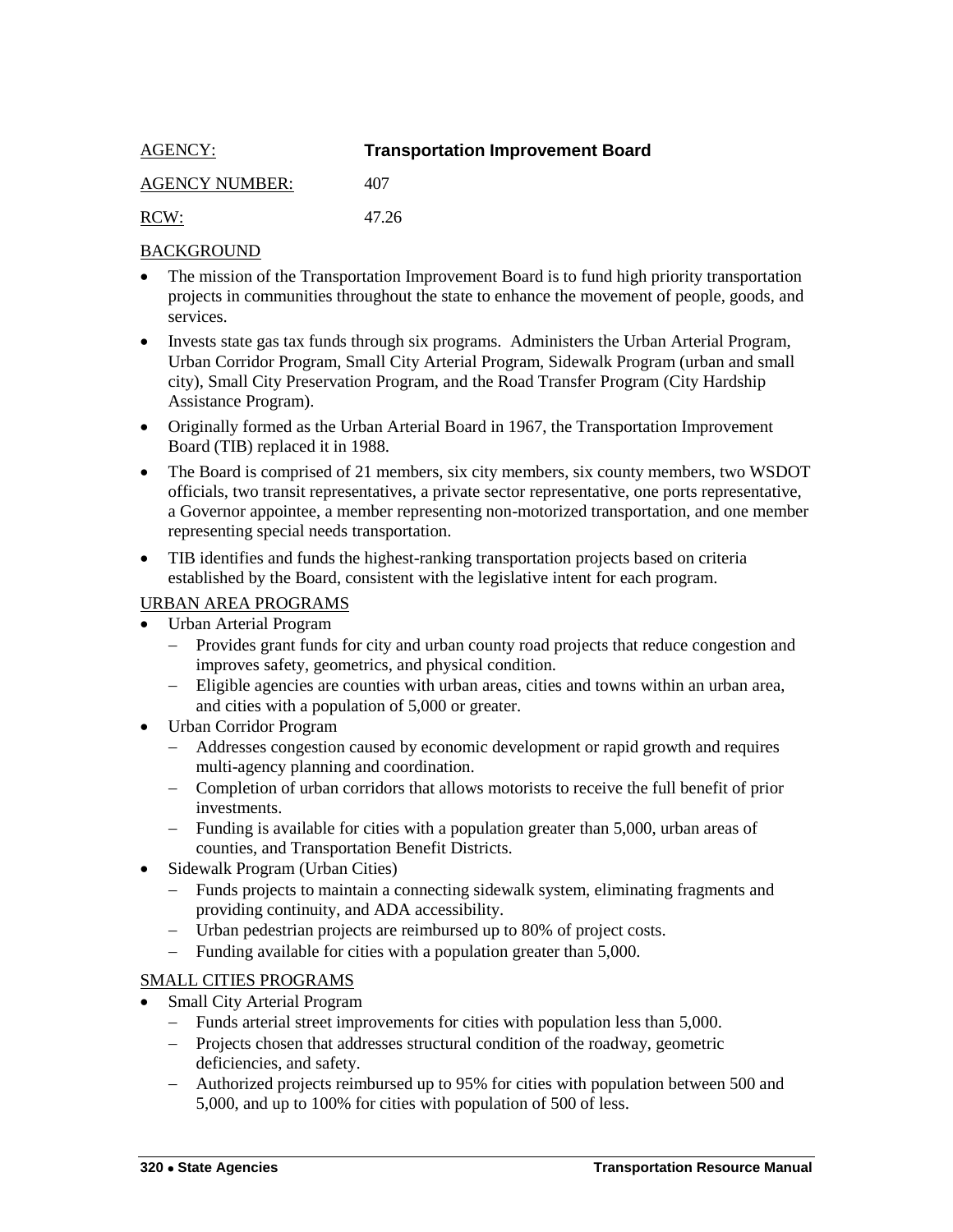- Sidewalk Program (Small Cities)
	- Funds projects to maintain a connecting sidewalk system thereby eliminating fragments and providing continuity.
	- Funding available for cities with a population less than 5,000.
	- The amount of required match is 5% except, cities with a population under 500 requires no match.
	- Focus on completing the sidewalk system that connects pedestrian generators, providing a network of continuous sidewalks throughout the city/town, maintaining sidewalk condition, and ADA accessibility.

## ROAD MAINTENANCE PROGRAMS

- Small City Preservation Program
	- Created by the 2005 Legislature to recognize the difficulty small cities and towns face maintaining and preserving the street and sidewalk system.
	- Provides overlay and chip seal to city streets on a non-competitive basis (fix the worst first).
	- Projects chosen based on pavement ratings, sidewalk condition, and proximity to other roadway projects. TIB works with WSDOT and County Road Departments through master agreements to maximize economies of scale.
	- Eligible agencies are incorporated cities and towns with a population less than 5,000.
- Road Transfer Program (CHAP)
	- Provides funding to offset extraordinary costs associated with the transfer of state highways to cities with a population fewer than 20,000.
	- The list of eligible routes is in WAC 479-12-340.
	- CHAP will fund 100% of the rehabilitation costs for the eligible section or route.

## OTHER PROGRAMS

- Route Jurisdiction Transfer Program
	- Receive petitions from cities, counties, or the state that request additions to or deletions from the state highway system.
	- Use criteria in state law to evaluate petitions and to forward to the Legislative Transportation Committee any recommended jurisdictional transfers.
- Administrative Services
	- Provides support to the Board.
	- Provides Engineering services and consultation to local agencies.
	- Performance Management is institutionalized in the agency through the TIB GMAP Dashboard.

- Total appropriation: \$223 million
- Revenue appropriated from the following accounts:
	- Urban Arterial Trust Account (State)
	- Transportation Improvement Account (State)
	- Small City Pavement Preservation and Sidewalk Account (State) added in 2005